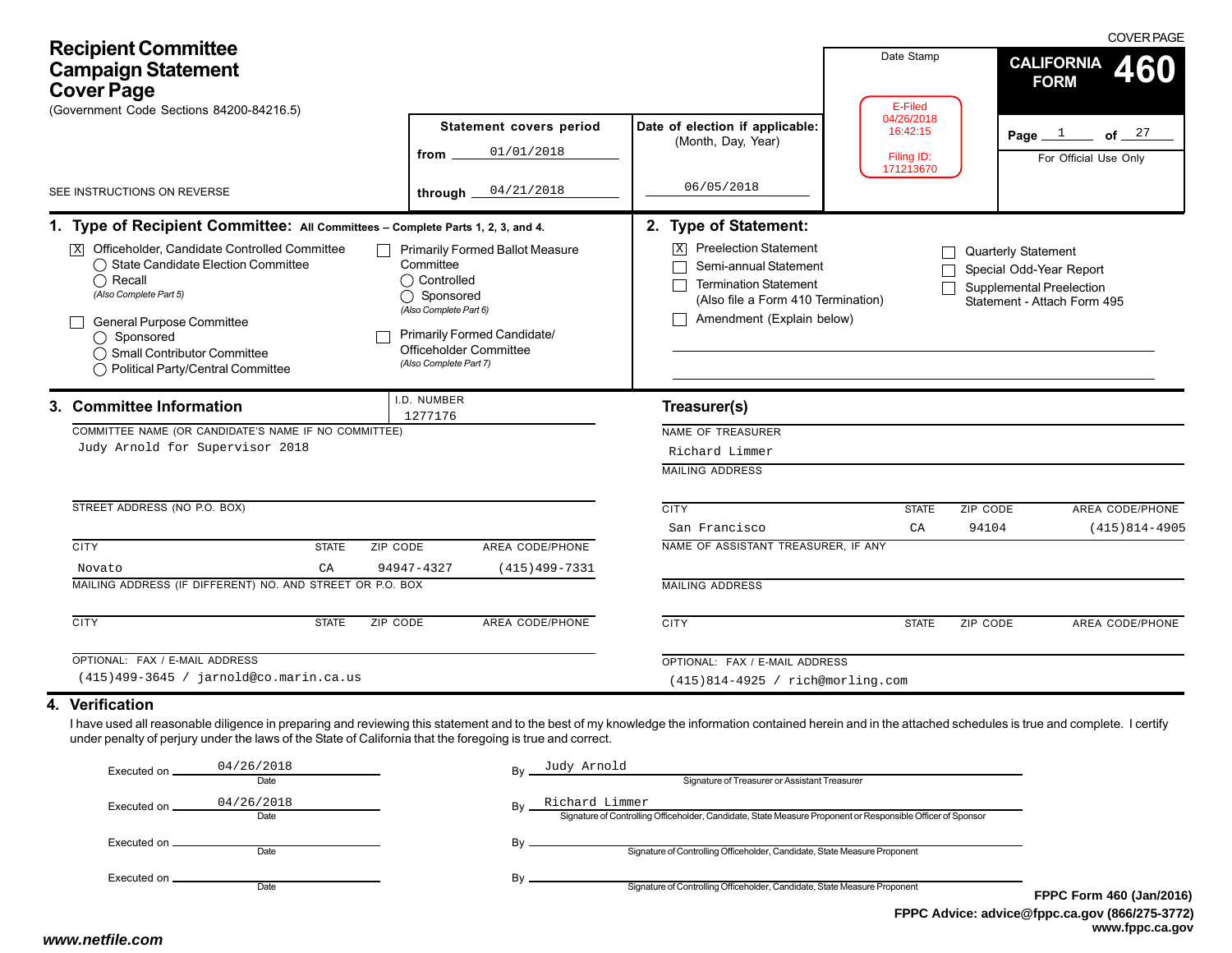## **Recipient Committee Campaign Statement Cover Page — Part 2**

## **5. Officeholder or Candidate Controlled Committee**

| NAME OF OFFICEHOLDER OR CANDIDATE                                          |             |              |            |  |  |  |  |  |
|----------------------------------------------------------------------------|-------------|--------------|------------|--|--|--|--|--|
| Judy Arnold                                                                |             |              |            |  |  |  |  |  |
| OFFICE SOUGHT OR HELD (INCLUDE LOCATION AND DISTRICT NUMBER IF APPLICABLE) |             |              |            |  |  |  |  |  |
| County Supervisor: Marin County                                            |             |              |            |  |  |  |  |  |
| RESIDENTIAL/BUSINESS ADDRESS (NO. AND STREET)                              | <b>CITY</b> | <b>STATE</b> | <b>ZIP</b> |  |  |  |  |  |
|                                                                            | Novato      | СA           | 94947-4327 |  |  |  |  |  |

**Related Committees Not Included in this Statement:** *List any committees not included in this statement that are controlled by you or are primarily formed to receive contributions or make expenditures on behalf of your candidacy.*

|              | I.D. NUMBER |                                                              |
|--------------|-------------|--------------------------------------------------------------|
|              |             |                                                              |
|              |             | CONTROLLED COMMITTEE?                                        |
|              |             | <b>YES</b><br>NO                                             |
|              |             |                                                              |
|              |             |                                                              |
| <b>STATE</b> | ZIP CODE    | AREA CODE/PHONE                                              |
|              |             |                                                              |
|              | I.D. NUMBER |                                                              |
|              |             |                                                              |
|              |             |                                                              |
|              |             | CONTROLLED COMMITTEE?                                        |
|              |             | <b>YES</b><br><b>NO</b>                                      |
|              |             |                                                              |
|              |             |                                                              |
| <b>STATE</b> | ZIP CODE    | AREA CODE/PHONE                                              |
|              |             | STREET ADDRESS (NO P.O. BOX)<br>STREET ADDRESS (NO P.O. BOX) |

### **6. Primarily Formed Ballot Measure Committee**

NAME OF BALLOT MEASURE

| <b>BALLOT NO. OR LETTER</b> | <b>JURISDICTION</b> | <b>SUPPORT</b><br><b>OPPOSE</b> |
|-----------------------------|---------------------|---------------------------------|

**Identify the controlling officeholder, candidate, or state measure proponent, if any.**

NAME OF OFFICEHOLDER, CANDIDATE, OR PROPONENT

| OFFICE SOUGHT OR HELD | <b>I DISTRICT NO. IF ANY</b> |
|-----------------------|------------------------------|
|                       |                              |

#### **7. Primarily Formed Candidate/Officeholder Committee** *List names of officeholder(s) or candidate(s) for which this committee is primarily formed.*

| NAME OF OFFICEHOLDER OR CANDIDATE | OFFICE SOUGHT OR HELD | <b>SUPPORT</b><br><b>OPPOSE</b> |
|-----------------------------------|-----------------------|---------------------------------|
| NAME OF OFFICEHOLDER OR CANDIDATE | OFFICE SOUGHT OR HELD | <b>SUPPORT</b><br><b>OPPOSE</b> |
| NAME OF OFFICEHOLDER OR CANDIDATE | OFFICE SOUGHT OR HELD | <b>SUPPORT</b><br><b>OPPOSE</b> |
| NAME OF OFFICEHOLDER OR CANDIDATE | OFFICE SOUGHT OR HELD | <b>SUPPORT</b><br><b>OPPOSE</b> |

*Attach continuation sheets if necessary*

COVER PAGE - PART 2

**460**

Page <u>2</u> of 27

**CALIFORNIA FORM**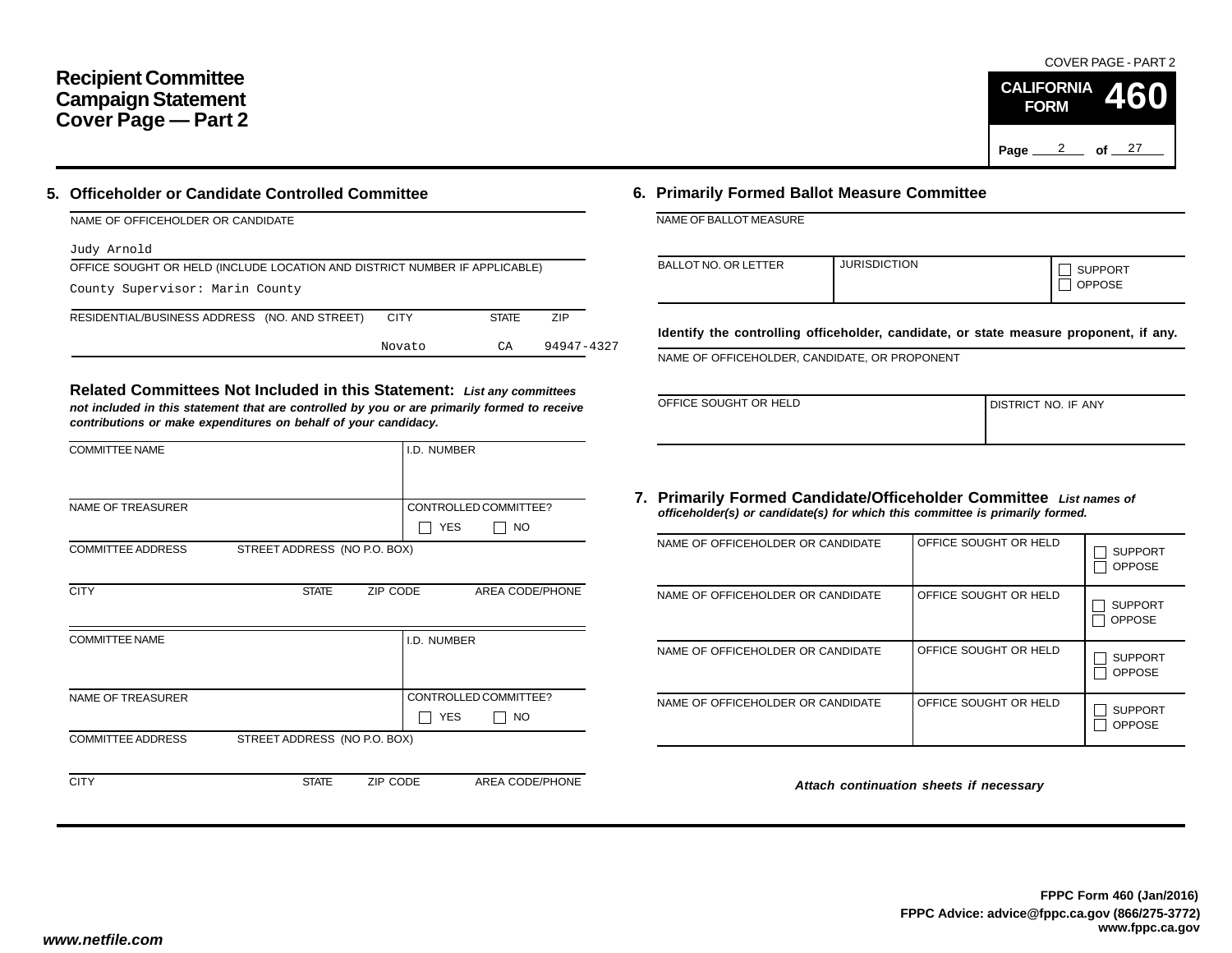| <b>Campaign Disclosure Statement</b>                                                    |                                             |                                                                       |  |                                                                                        |                                  | <b>SUMMARY PAGE</b>                        |                                                                                                                                                                                                                                                                                                                     |  |  |
|-----------------------------------------------------------------------------------------|---------------------------------------------|-----------------------------------------------------------------------|--|----------------------------------------------------------------------------------------|----------------------------------|--------------------------------------------|---------------------------------------------------------------------------------------------------------------------------------------------------------------------------------------------------------------------------------------------------------------------------------------------------------------------|--|--|
| <b>Summary Page</b>                                                                     | Amounts may be rounded<br>to whole dollars. |                                                                       |  |                                                                                        |                                  | Statement covers period                    | CALIFORNIA 460                                                                                                                                                                                                                                                                                                      |  |  |
|                                                                                         |                                             |                                                                       |  |                                                                                        | from __                          | 01/01/2018                                 | <b>FORM</b>                                                                                                                                                                                                                                                                                                         |  |  |
| SEE INSTRUCTIONS ON REVERSE                                                             |                                             |                                                                       |  |                                                                                        | through $\overline{\phantom{a}}$ | 04/21/2018                                 | Page $3$ of $27$                                                                                                                                                                                                                                                                                                    |  |  |
| NAME OF FILER                                                                           |                                             |                                                                       |  |                                                                                        |                                  |                                            | I.D. NUMBER                                                                                                                                                                                                                                                                                                         |  |  |
| Judy Arnold for Supervisor 2018                                                         |                                             |                                                                       |  |                                                                                        |                                  |                                            | 1277176                                                                                                                                                                                                                                                                                                             |  |  |
| <b>Contributions Received</b>                                                           |                                             | <b>Column A</b><br>TOTAL THIS PERIOD<br>(FROM ATTACHED SCHEDULES)     |  | <b>Column B</b><br><b>CALENDAR YEAR</b><br><b>TOTALTO DATE</b>                         |                                  | <b>General Elections</b>                   | <b>Calendar Year Summary for Candidates</b><br>Running in Both the State Primary and                                                                                                                                                                                                                                |  |  |
|                                                                                         |                                             |                                                                       |  | $\frac{1}{2}$ 37,019.39                                                                |                                  |                                            |                                                                                                                                                                                                                                                                                                                     |  |  |
|                                                                                         |                                             | 0.00                                                                  |  |                                                                                        | 0.00                             |                                            | $1/1$ through $6/30$<br>7/1 to Date                                                                                                                                                                                                                                                                                 |  |  |
|                                                                                         |                                             |                                                                       |  | $\frac{37,019}{37,019}$ .39                                                            |                                  | 20. Contributions<br>Received              | $\frac{1}{2}$ $\frac{1}{2}$ $\frac{1}{2}$ $\frac{1}{2}$ $\frac{1}{2}$ $\frac{1}{2}$ $\frac{1}{2}$ $\frac{1}{2}$ $\frac{1}{2}$ $\frac{1}{2}$ $\frac{1}{2}$ $\frac{1}{2}$ $\frac{1}{2}$ $\frac{1}{2}$ $\frac{1}{2}$ $\frac{1}{2}$ $\frac{1}{2}$ $\frac{1}{2}$ $\frac{1}{2}$ $\frac{1}{2}$ $\frac{1}{2}$ $\frac{1}{2}$ |  |  |
|                                                                                         |                                             |                                                                       |  | 6,403.41                                                                               |                                  | 21. Expenditures                           |                                                                                                                                                                                                                                                                                                                     |  |  |
|                                                                                         |                                             |                                                                       |  | $\frac{43,422.80}{\frac{1}{2}}$                                                        |                                  | Made                                       |                                                                                                                                                                                                                                                                                                                     |  |  |
| <b>Expenditures Made</b>                                                                |                                             |                                                                       |  |                                                                                        |                                  | <b>Expenditure Limit Summary for State</b> |                                                                                                                                                                                                                                                                                                                     |  |  |
|                                                                                         |                                             |                                                                       |  |                                                                                        |                                  | <b>Candidates</b>                          |                                                                                                                                                                                                                                                                                                                     |  |  |
|                                                                                         |                                             | 0.00                                                                  |  |                                                                                        | 0.00                             |                                            | 22. Cumulative Expenditures Made*                                                                                                                                                                                                                                                                                   |  |  |
|                                                                                         |                                             |                                                                       |  | \$30,908.78                                                                            |                                  |                                            | (If Subject to Voluntary Expenditure Limit)                                                                                                                                                                                                                                                                         |  |  |
| 9. Accrued Expenses (Unpaid Bills) Schedule F, Line 3                                   |                                             | 0.00                                                                  |  |                                                                                        | 0.00                             | Date of Election                           | <b>Total to Date</b>                                                                                                                                                                                                                                                                                                |  |  |
|                                                                                         |                                             |                                                                       |  | 6,403.41<br><u> 1999 - Jan Ja</u>                                                      |                                  | (mm/dd/yy)                                 |                                                                                                                                                                                                                                                                                                                     |  |  |
|                                                                                         |                                             |                                                                       |  |                                                                                        |                                  | $\frac{1}{\sqrt{2}}$                       | $\frac{1}{2}$                                                                                                                                                                                                                                                                                                       |  |  |
| <b>Current Cash Statement</b>                                                           |                                             |                                                                       |  |                                                                                        |                                  | $\sqrt{1}$                                 | $\sim$                                                                                                                                                                                                                                                                                                              |  |  |
| 12. Beginning Cash Balance  Previous Summary Page, Line 16 \$ 18 19 19 19 19 19 19 19 1 |                                             |                                                                       |  | To calculate Column B, add                                                             |                                  |                                            |                                                                                                                                                                                                                                                                                                                     |  |  |
|                                                                                         |                                             | $\frac{37}{100}$ , 019.39                                             |  | amounts in Column A to the<br>corresponding amounts                                    |                                  |                                            |                                                                                                                                                                                                                                                                                                                     |  |  |
|                                                                                         |                                             | $\mathcal{L}^{\text{max}}$ , where $\mathcal{L}^{\text{max}}$<br>0.00 |  | from Column B of your last                                                             |                                  | reported in Column B.                      | *Amounts in this section may be different from amounts                                                                                                                                                                                                                                                              |  |  |
|                                                                                         |                                             | 30,908.78                                                             |  | report. Some amounts in<br>Column A may be negative                                    |                                  |                                            |                                                                                                                                                                                                                                                                                                                     |  |  |
| 16. <b>ENDING CASH BALANCE</b> Add Lines 12 + 13 + 14, then subtract Line 15 \$         |                                             | 38,157.14                                                             |  | figures that should be                                                                 |                                  |                                            |                                                                                                                                                                                                                                                                                                                     |  |  |
| If this is a termination statement, Line 16 must be zero.                               |                                             |                                                                       |  | subtracted from previous<br>period amounts. If this is<br>the first report being filed |                                  |                                            |                                                                                                                                                                                                                                                                                                                     |  |  |
|                                                                                         |                                             | 0.00                                                                  |  | for this calendar year, only<br>carry over the amounts                                 |                                  |                                            |                                                                                                                                                                                                                                                                                                                     |  |  |
| <b>Cash Equivalents and Outstanding Debts</b>                                           |                                             |                                                                       |  | from Lines 2, 7, and 9 (if<br>any).                                                    |                                  |                                            |                                                                                                                                                                                                                                                                                                                     |  |  |
|                                                                                         | - \$                                        | 0.00                                                                  |  |                                                                                        |                                  |                                            |                                                                                                                                                                                                                                                                                                                     |  |  |
|                                                                                         |                                             | 0.00                                                                  |  |                                                                                        |                                  |                                            |                                                                                                                                                                                                                                                                                                                     |  |  |
|                                                                                         |                                             |                                                                       |  |                                                                                        |                                  |                                            | FPPC Form 460 (Jan/201                                                                                                                                                                                                                                                                                              |  |  |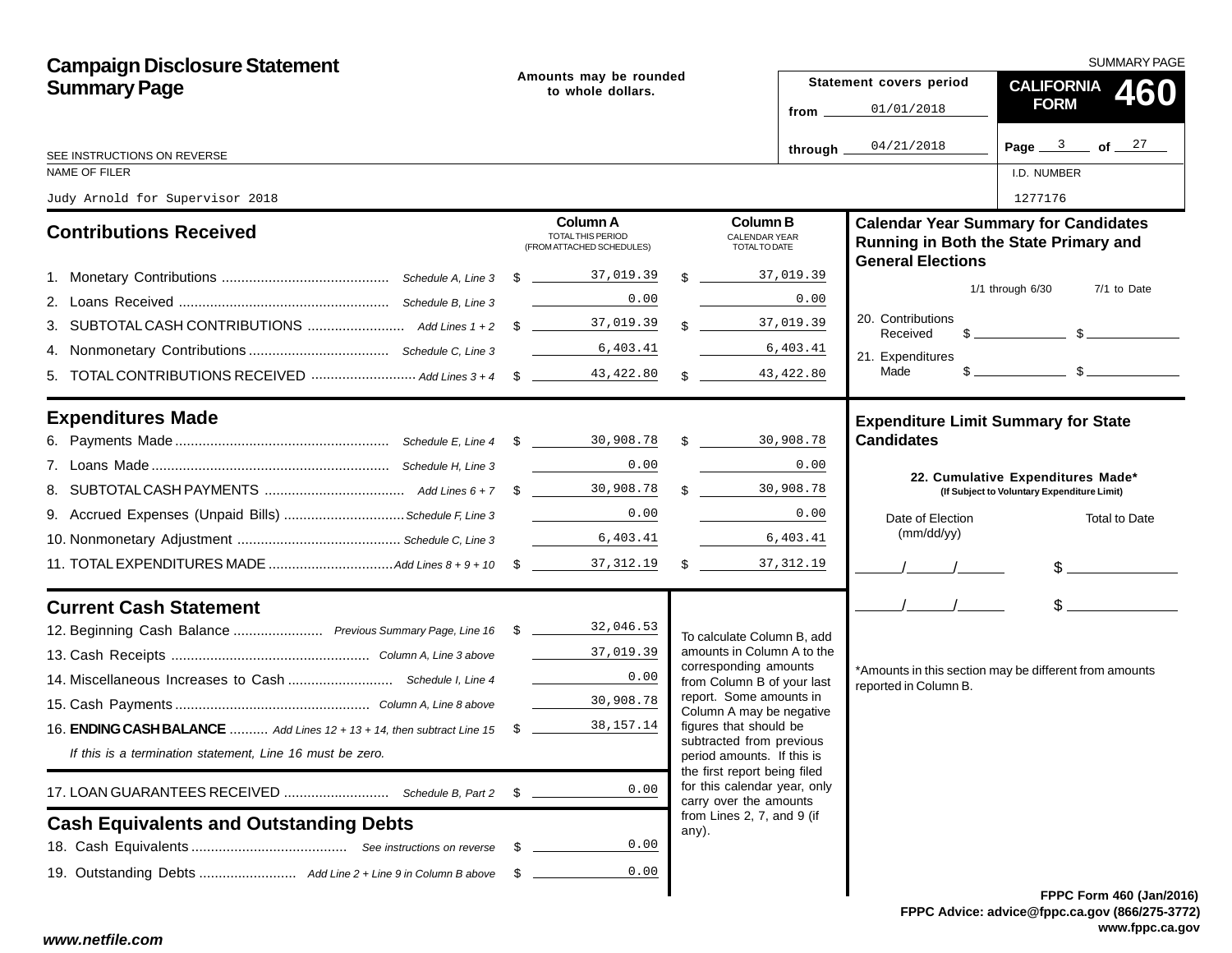| <b>Schedule A</b>                      |                                                                                                 |                                                                    |                                                                                                            |                                                 | SCHEDULE A                                                              |                                         |                                                    |  |
|----------------------------------------|-------------------------------------------------------------------------------------------------|--------------------------------------------------------------------|------------------------------------------------------------------------------------------------------------|-------------------------------------------------|-------------------------------------------------------------------------|-----------------------------------------|----------------------------------------------------|--|
| <b>Monetary Contributions Received</b> |                                                                                                 |                                                                    | Amounts may be rounded<br>to whole dollars.                                                                | Statement covers period<br>01/01/2018<br>from   |                                                                         | <b>CALIFORNIA</b><br>460<br><b>FORM</b> |                                                    |  |
|                                        | SEE INSTRUCTIONS ON REVERSE                                                                     |                                                                    |                                                                                                            | through $04/21/2018$                            |                                                                         |                                         | Page $4$ of $27$                                   |  |
| <b>NAME OF FILER</b>                   |                                                                                                 |                                                                    |                                                                                                            |                                                 |                                                                         | I.D. NUMBER                             |                                                    |  |
|                                        | Judy Arnold for Supervisor 2018                                                                 |                                                                    |                                                                                                            |                                                 |                                                                         | 1277176                                 |                                                    |  |
| <b>DATE</b><br><b>RECEIVED</b>         | FULL NAME, STREET ADDRESS AND ZIP CODE OF CONTRIBUTOR<br>(IF COMMITTEE, ALSO ENTER I.D. NUMBER) | <b>CONTRIBUTOR</b><br>CODE *                                       | IF AN INDIVIDUAL, ENTER<br><b>OCCUPATION AND EMPLOYER</b><br>(IF SELF-EMPLOYED, ENTER NAME<br>OF BUSINESS) | <b>AMOUNT</b><br>RECEIVED THIS<br><b>PERIOD</b> | <b>CUMULATIVE TO DATE</b><br><b>CALENDAR YEAR</b><br>(JAN. 1 - DEC. 31) |                                         | PER ELECTION<br>TO DATE<br>(IF REQUIRED)           |  |
| 01/18/2018                             | Jane Thornton<br>Kentfield, CA 94904                                                            | $X$ IND<br>$\Box$ COM<br>$\Box$ OTH<br>$\Box$ PTY<br>$\square$ SCC | Homemaker<br>Self Employed                                                                                 | 500.00                                          |                                                                         | 500.00                                  |                                                    |  |
| 02/05/2018                             | Dennis Fisco<br>Mill Valley, CA 94941                                                           | $X$ IND<br>$\Box$ COM<br>$\Box$ OTH<br>$\Box$ PTY<br>$\square$ SCC | Property Manager<br>Seagate Properties                                                                     | 250.00                                          | 250.00                                                                  |                                         |                                                    |  |
| 02/05/2018                             | Pamela Pond<br>Novato, CA 94945                                                                 | $X$ IND<br>$\Box$ COM<br>$\Box$ OTH<br>$\Box$ PTY<br>$\square$ SCC | Engineering Mgr<br>Siemens                                                                                 | 1,000.00                                        | 1,000.00                                                                |                                         |                                                    |  |
| 02/13/2018                             | Gary Bramon<br>Novato, CA 94947                                                                 | $X$ IND<br>$\Box$ COM<br>$\Box$ OTH<br>$\Box$ PTY<br>$\square$ SCC | Financial Advisor<br>Self Employed                                                                         | 100.00                                          |                                                                         | 100.00                                  |                                                    |  |
| 02/13/2018                             | Cal-Pox Inc<br>Novato, CA 94948                                                                 | $\Box$ IND<br>$\Box$ COM<br>$X$ OTH<br>$\Box$ PTY<br>$\Box$ SCC    |                                                                                                            | 250.00                                          |                                                                         | 250.00                                  |                                                    |  |
|                                        |                                                                                                 |                                                                    | <b>SUBTOTAL \$</b>                                                                                         | 2,100.00                                        |                                                                         |                                         |                                                    |  |
|                                        | <b>Schedule A Summary</b><br>1. Amount received this period - itemized monetary contributions.  |                                                                    |                                                                                                            | 35,240.00                                       |                                                                         | *Contributor Codes<br>IND-Individual    | COM-Recipient Committee<br>(other than PTY or SCC) |  |
|                                        | 2. Amount received this period – unitemized monetary contributions of less than \$100 \$        |                                                                    |                                                                                                            | 1,779.39                                        |                                                                         | PTY - Political Party                   | OTH - Other (e.g., business entity)                |  |
|                                        | 3. Total monetary contributions received this period.                                           |                                                                    |                                                                                                            |                                                 |                                                                         |                                         | SCC - Small Contributor Committee                  |  |
|                                        | (Add Lines 1 and 2. Enter here and on the Summary Page, Column A, Line 1.)  TOTAL \$            |                                                                    |                                                                                                            | 37,019.39                                       |                                                                         |                                         |                                                    |  |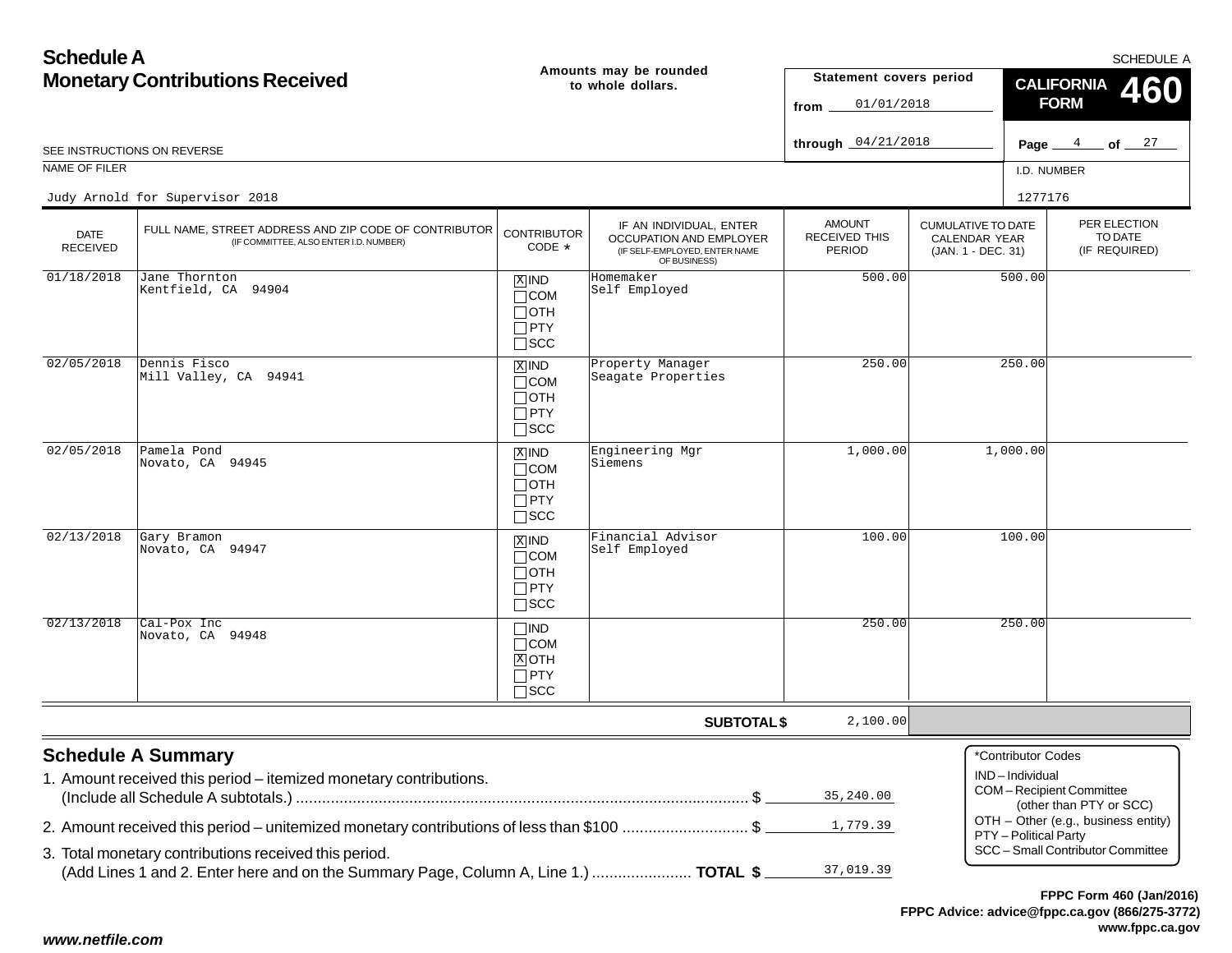| <b>Schedule A (Continuation Sheet)</b><br><b>Monetary Contributions Received</b> |                                                                                                 | Amounts may be rounded<br>to whole dollars.                                      |                                                                                                     | <b>Statement covers period</b><br>01/01/2018<br>from |                                                                  | SCHEDULE A (CONT.)<br><b>CALIFORNIA</b><br><b>460</b><br><b>FORM</b> |  |
|----------------------------------------------------------------------------------|-------------------------------------------------------------------------------------------------|----------------------------------------------------------------------------------|-----------------------------------------------------------------------------------------------------|------------------------------------------------------|------------------------------------------------------------------|----------------------------------------------------------------------|--|
|                                                                                  |                                                                                                 |                                                                                  |                                                                                                     | 04/21/2018<br>through                                |                                                                  | Page $\frac{5}{27}$ of $\frac{27}{27}$                               |  |
| NAME OF FILER                                                                    |                                                                                                 |                                                                                  |                                                                                                     |                                                      |                                                                  | I.D. NUMBER                                                          |  |
|                                                                                  | Judy Arnold for Supervisor 2018                                                                 |                                                                                  |                                                                                                     |                                                      |                                                                  | 1277176                                                              |  |
| <b>DATE</b><br><b>RECEIVED</b>                                                   | FULL NAME, STREET ADDRESS AND ZIP CODE OF CONTRIBUTOR<br>(IF COMMITTEE, ALSO ENTER I.D. NUMBER) | <b>CONTRIBUTOR</b><br>CODE *                                                     | IF AN INDIVIDUAL, ENTER<br>OCCUPATION AND EMPLOYER<br>(IF SELF-EMPLOYED, ENTER NAME<br>OF BUSINESS) | <b>AMOUNT</b><br>RECEIVED THIS<br>PERIOD             | <b>CUMULATIVE TO DATE</b><br>CALENDAR YEAR<br>(JAN. 1 - DEC. 31) | PER ELECTION<br>TO DATE<br>(IF REQUIRED)                             |  |
| 02/13/2018                                                                       | William Cope<br>Novato, CA 94949                                                                | $\overline{X}$ IND<br>$\Box$ COM<br>$\Box$ OTH<br>$\square$ PTY<br>$\square$ SCC | Senior Ranger<br>US Army Corps of Engineers                                                         | 250.00                                               |                                                                  | 250.00                                                               |  |
| 02/13/2018                                                                       | Anthony Elshout<br>Novato, CA 94949                                                             | $\overline{X}$ IND<br>$\Box$ COM<br>$\Box$ oth<br>$\Box$ PTY<br>$\Box$ SCC       | Investor<br>Galli Square Partners                                                                   | 250.00                                               |                                                                  | 250.00                                                               |  |
| 02/13/2018                                                                       | Paula Kamena<br>San Rafael, CA 94901                                                            | $X$ IND<br>$\Box$ COM<br>$\Box$ OTH<br>$\Box$ PTY<br>$\Box$ scc                  | Retired<br>Retired                                                                                  | 500.00                                               |                                                                  | 500.00                                                               |  |
| 02/13/2018                                                                       | Littoral Development Co<br>San Rafael, CA 94912                                                 | $\square$ IND<br>$\Box$ COM<br>$X$ OTH<br>$\Box$ PTY<br>$\Box$ scc               |                                                                                                     | 500.00                                               |                                                                  | 500.00                                                               |  |
| 02/13/2018                                                                       | Nave Enterprises<br>Novato, CA 94947                                                            | $\Box$ IND<br>$\Box$ COM<br>$X$ OTH<br>$\Box$ PTY<br>$\Box$ scc                  |                                                                                                     | 250.00                                               |                                                                  | 250.00                                                               |  |
|                                                                                  |                                                                                                 |                                                                                  | <b>SUBTOTAL \$</b>                                                                                  | 1,750.00                                             |                                                                  |                                                                      |  |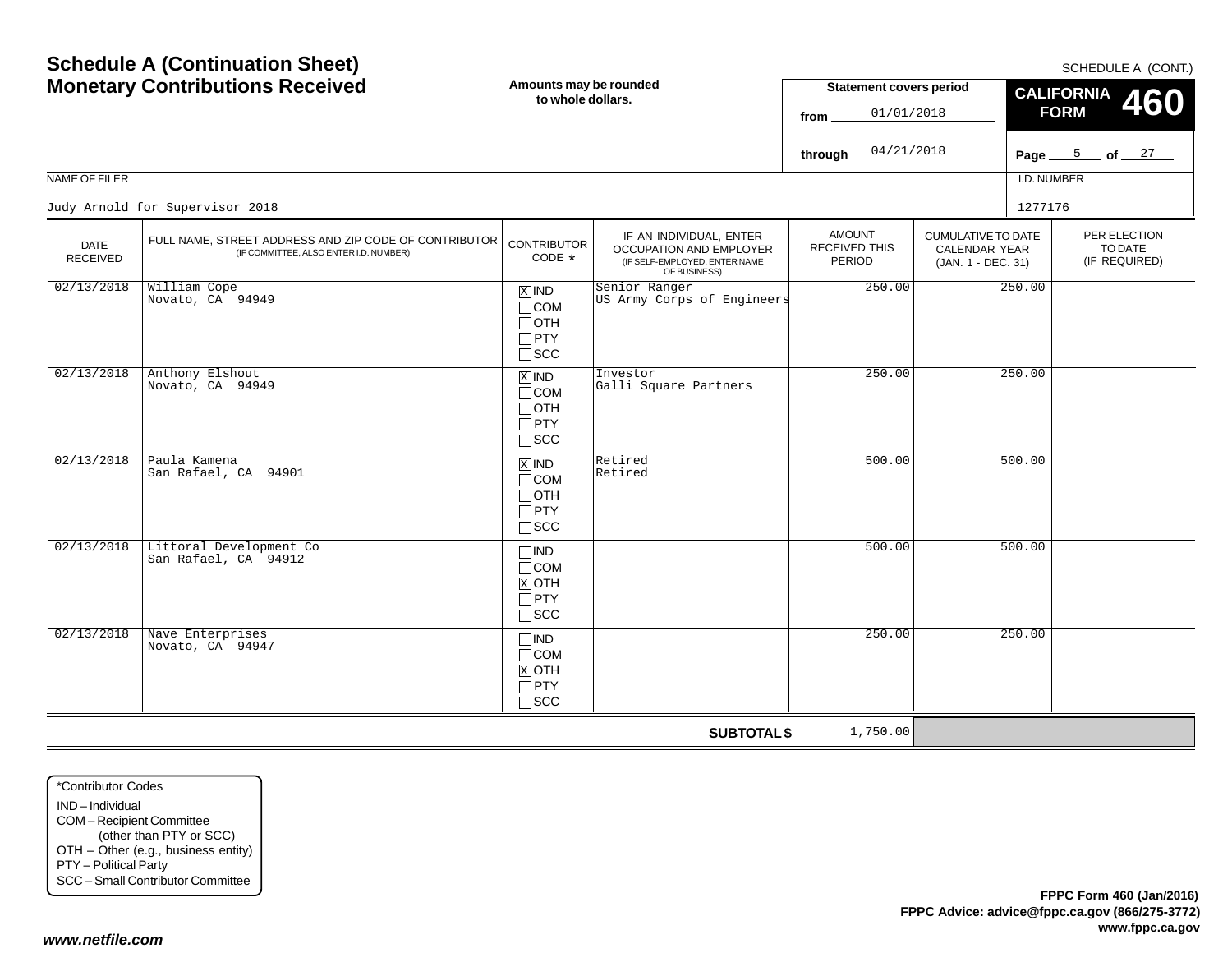| <b>MUNICIAL Y CONTRIBUTIONS</b> INCLETVED |                                                                                                 | to whole dollars.                                                  |                                                                                                     | Statement Covers period<br>01/01/2018<br>from. |                                                                  | CALIFORNIA 460<br><b>FORM</b>            |  |  |
|-------------------------------------------|-------------------------------------------------------------------------------------------------|--------------------------------------------------------------------|-----------------------------------------------------------------------------------------------------|------------------------------------------------|------------------------------------------------------------------|------------------------------------------|--|--|
|                                           |                                                                                                 |                                                                    |                                                                                                     | 04/21/2018<br>through _                        |                                                                  | Page $6$ of $27$                         |  |  |
| NAME OF FILER                             |                                                                                                 |                                                                    |                                                                                                     |                                                |                                                                  | I.D. NUMBER                              |  |  |
|                                           | Judy Arnold for Supervisor 2018                                                                 |                                                                    |                                                                                                     |                                                |                                                                  | 1277176                                  |  |  |
| <b>DATE</b><br>RECEIVED                   | FULL NAME, STREET ADDRESS AND ZIP CODE OF CONTRIBUTOR<br>(IF COMMITTEE, ALSO ENTER I.D. NUMBER) | <b>CONTRIBUTOR</b><br>CODE *                                       | IF AN INDIVIDUAL, ENTER<br>OCCUPATION AND EMPLOYER<br>(IF SELF-EMPLOYED, ENTER NAME<br>OF BUSINESS) | <b>AMOUNT</b><br>RECEIVED THIS<br>PERIOD       | <b>CUMULATIVE TO DATE</b><br>CALENDAR YEAR<br>(JAN. 1 - DEC. 31) | PER ELECTION<br>TO DATE<br>(IF REQUIRED) |  |  |
| 02/13/2018                                | Margaret Russom-Bartolini<br>Novato, CA 94945                                                   | $X$ IND<br>$\Box$ COM<br>$\Box$ OTH<br>$\Box$ PTY<br>$\Box$ SCC    | Retired<br>Retired                                                                                  | 250.00                                         | 250.00                                                           |                                          |  |  |
| 02/13/2018                                | John Sammons<br>Novato, CA 94945                                                                | $X$ IND<br>$\Box$ COM<br>$\Box$ OTH<br>$\Box$ PTY<br>$\Box$ SCC    | Retired<br>Retired                                                                                  | 100.00                                         | 100.00                                                           |                                          |  |  |
| 02/13/2018                                | Skydive Golden Gate Inc<br>San Ramon, CA 94583                                                  | $\Box$ IND<br>$\Box$ COM<br>$X$ OTH<br>$\Box$ PTY<br>$\square$ SCC |                                                                                                     | 500.00                                         | 500.00                                                           |                                          |  |  |
| 02/13/2018                                | Speedway Sonoma LLC<br>Sonoma, CA 95476                                                         | $\Box$ IND<br>$\Box$ COM<br>$X$ OTH<br>$\Box$ PTY<br>$\square$ SCC |                                                                                                     | 1,000.00                                       | 1,000.00                                                         |                                          |  |  |
| 02/20/2018                                | Jonathan Frieman<br>San Rafael, CA 94901                                                        | $X$ IND<br>$\Box$ COM<br>$\Box$ OTH<br>$\Box$ PTY<br>$\Box$ scc    | Community Volunteer<br>Self Employed                                                                | 250.00                                         | 250.00                                                           |                                          |  |  |
|                                           |                                                                                                 |                                                                    | <b>SUBTOTAL \$</b>                                                                                  | 2,100.00                                       |                                                                  |                                          |  |  |

\*Contributor CodesIND – IndividualCOM – Recipient Committee (other than PTY or SCC) OTH – Other (e.g., business entity) PTY – Political Party SCC – Small Contributor Committee

### *www.netfile.com*

SCHEDULE A (CONT.)

**Statement covers period**

# **Schedule A (Continuation Sheet) Monetary Contributions Received**

**Amounts may be rounded to whole dollars.**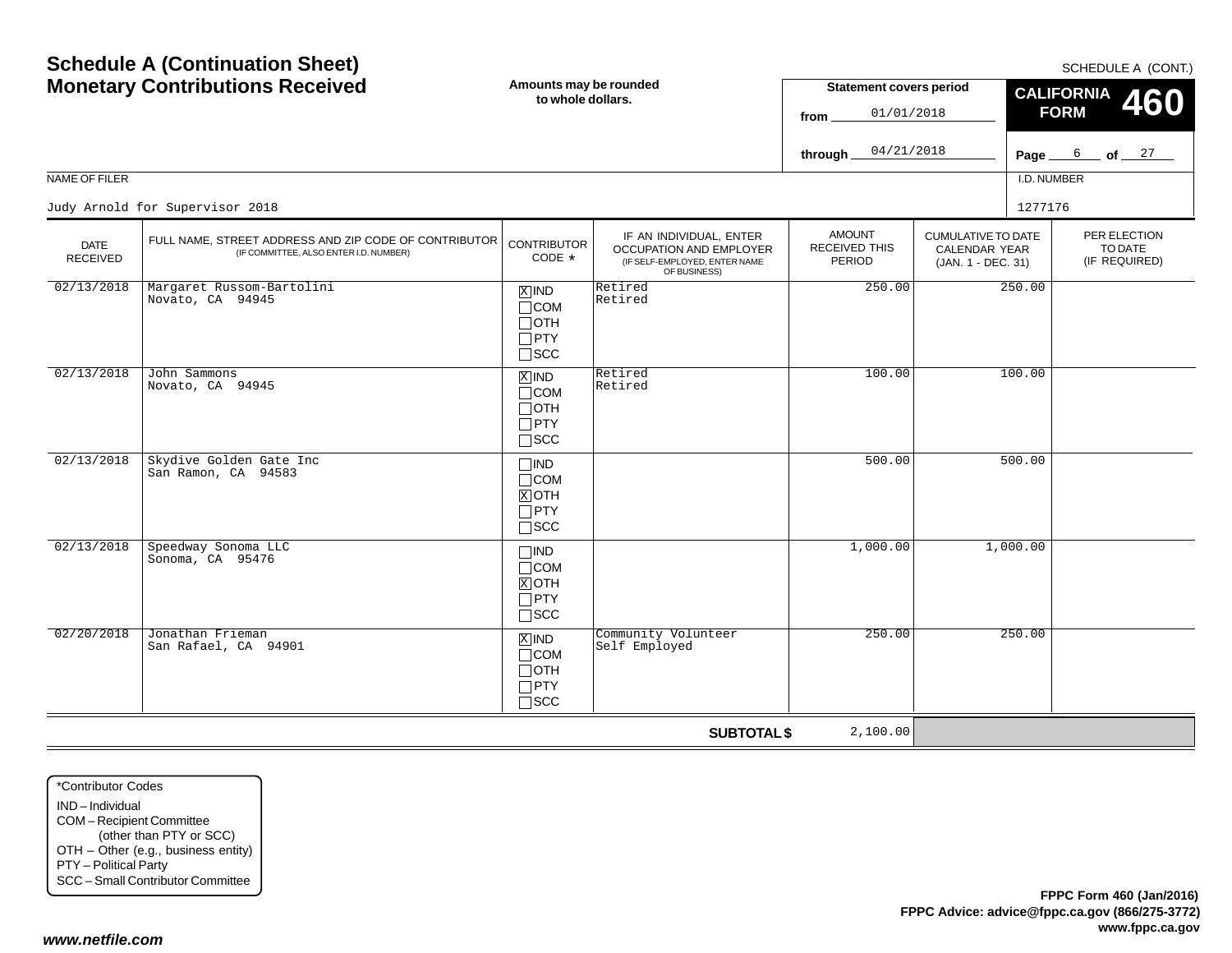|                                | <b>Monetary Contributions Received</b><br>Amounts may be rounded<br><b>Statement covers period</b><br>to whole dollars.<br>01/01/2018<br>from<br>04/21/2018 |                                                                            |                                                                                                     | <b>CALIFORNIA</b><br><b>460</b><br><b>FORM</b>  |                                                                         |             |                                          |
|--------------------------------|-------------------------------------------------------------------------------------------------------------------------------------------------------------|----------------------------------------------------------------------------|-----------------------------------------------------------------------------------------------------|-------------------------------------------------|-------------------------------------------------------------------------|-------------|------------------------------------------|
| NAME OF FILER                  |                                                                                                                                                             |                                                                            |                                                                                                     | through                                         |                                                                         | I.D. NUMBER | Page $\frac{7}{2}$ of $\frac{27}{2}$     |
|                                |                                                                                                                                                             |                                                                            |                                                                                                     |                                                 |                                                                         |             |                                          |
|                                | Judy Arnold for Supervisor 2018                                                                                                                             |                                                                            |                                                                                                     |                                                 |                                                                         | 1277176     |                                          |
| <b>DATE</b><br><b>RECEIVED</b> | FULL NAME, STREET ADDRESS AND ZIP CODE OF CONTRIBUTOR<br>(IF COMMITTEE, ALSO ENTER I.D. NUMBER)                                                             | <b>CONTRIBUTOR</b><br>CODE *                                               | IF AN INDIVIDUAL, ENTER<br>OCCUPATION AND EMPLOYER<br>(IF SELF-EMPLOYED, ENTER NAME<br>OF BUSINESS) | <b>AMOUNT</b><br><b>RECEIVED THIS</b><br>PERIOD | <b>CUMULATIVE TO DATE</b><br><b>CALENDAR YEAR</b><br>(JAN. 1 - DEC. 31) |             | PER ELECTION<br>TO DATE<br>(IF REQUIRED) |
| 02/21/2018                     | Building Trades Council (ID# 900667)<br>San Rafael, CA 94903                                                                                                | $\Box$ IND<br>$X$ COM<br>$\Box$ OTH<br>$\Box$ PTY<br>$\Box$ scc            |                                                                                                     | 500.00                                          |                                                                         | 500.00      |                                          |
| 02/21/2018                     | Crawford Cooley<br>Novato, CA 94948                                                                                                                         | $X$ IND<br>$\Box$ COM<br>$\Box$ OTH<br>$\Box$ PTY<br>$\square$ scc         | Investor<br>Self Employed                                                                           | 250.00                                          |                                                                         | 250.00      |                                          |
| 02/21/2018                     | James Duckworth<br>Novato, CA 94947                                                                                                                         | $\overline{X}$ IND<br>$\Box$ COM<br>$\Box$ OTH<br>$\Box$ PTY<br>$\Box$ scc | Attorney<br>Self Employed                                                                           | 1,000.00                                        |                                                                         | 1,000.00    |                                          |
| 02/21/2018                     | Ghilotti Bros Inc<br>San Rafael, CA 94901                                                                                                                   | $\Box$ IND<br>$\Box$ COM<br>$X$ OTH<br>$\Box$ PTY<br>$\square$ scc         |                                                                                                     | 250.00                                          |                                                                         | 250.00      |                                          |
| 02/21/2018                     | International Brotherhood of Electrical<br>Workers (ID# 1277746)<br>Sacramento, CA 95814                                                                    | $\Box$ IND<br>$X$ COM<br>$\Box$ OTH<br>$\Box$ PTY<br>$\Box$ scc            |                                                                                                     | 1,000.00                                        |                                                                         | 1,000.00    |                                          |
|                                |                                                                                                                                                             |                                                                            | <b>SUBTOTAL \$</b>                                                                                  | 3,000.00                                        |                                                                         |             |                                          |

#### SCHEDULE A (CONT.)

# **Schedule A (Continuation Sheet) Monetary Contributions Received**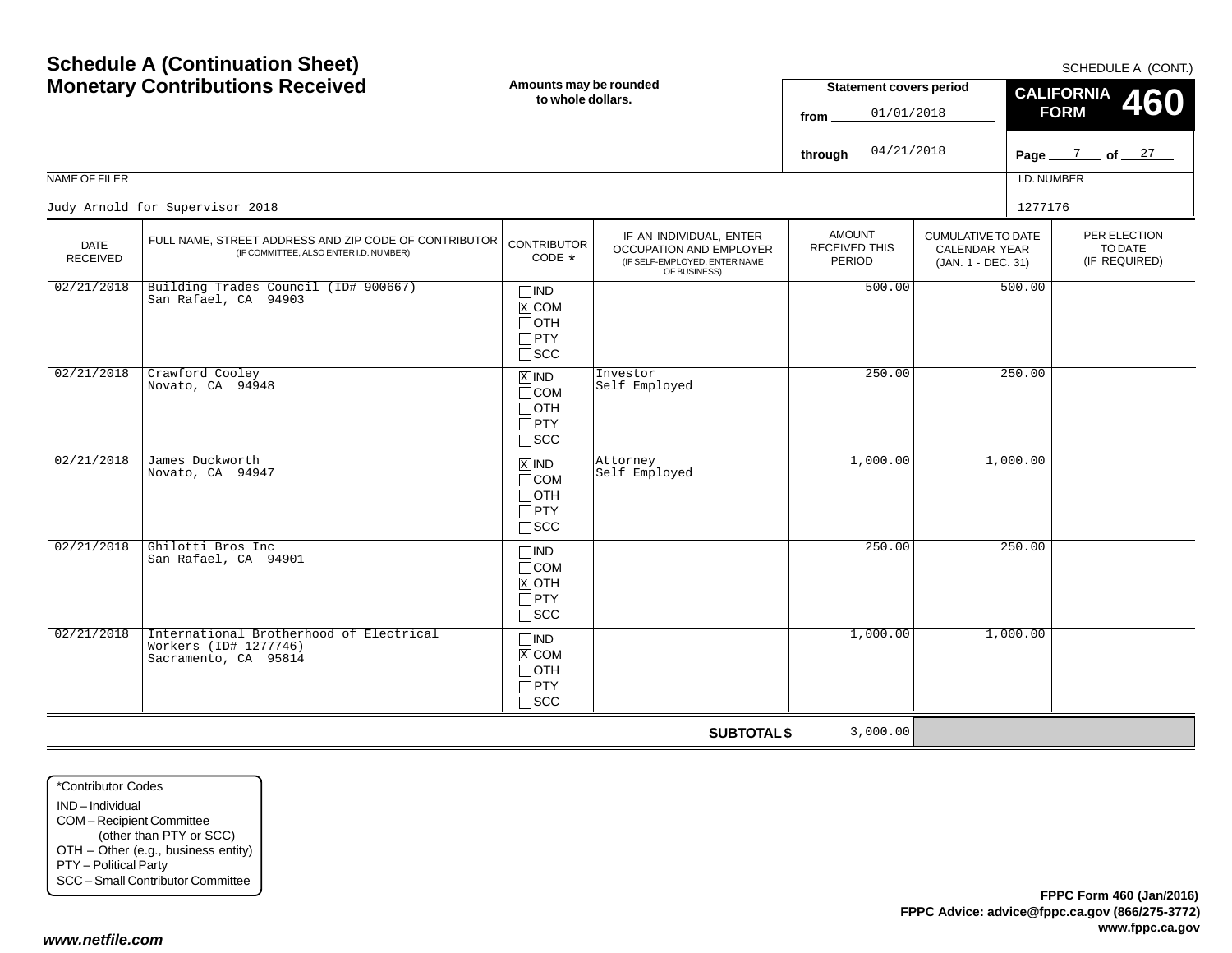#### \*Contributor CodesIND – IndividualCOM – Recipient Committee (other than PTY or SCC) OTH – Other (e.g., business entity) PTY – Political Party SCC – Small Contributor Committee SCCINDCOMOTHPTYSCCINDCOMOTHPTYSCCINDCOMOTHPTYSCC02/21/20188 Thompson Builders Novato, CA 94949X02/24/20188 Robin Donoghue Novato, CA 9494502/27/20188 Cornerstone Properties Petaluma, CA 94954X

**Schedule A (Continuation Sheet)**

| <b>Monetary Contributions Received</b> |                                                                                                 | Amounts may be rounded<br>to whole dollars.                           |                                                                                                     | <b>Statement covers period</b><br>01/01/2018<br>from<br>04/21/2018 |                                                                  | <b>CALIFORNIA</b><br>460<br><b>FORM</b> |                         |
|----------------------------------------|-------------------------------------------------------------------------------------------------|-----------------------------------------------------------------------|-----------------------------------------------------------------------------------------------------|--------------------------------------------------------------------|------------------------------------------------------------------|-----------------------------------------|-------------------------|
|                                        |                                                                                                 |                                                                       |                                                                                                     | through                                                            |                                                                  | Page $\frac{8}{27}$ of $\frac{27}{7}$   |                         |
| NAME OF FILER                          |                                                                                                 |                                                                       |                                                                                                     |                                                                    |                                                                  | I.D. NUMBER                             |                         |
|                                        | Judy Arnold for Supervisor 2018                                                                 |                                                                       |                                                                                                     |                                                                    |                                                                  | 1277176                                 |                         |
| <b>DATE</b><br><b>RECEIVED</b>         | FULL NAME, STREET ADDRESS AND ZIP CODE OF CONTRIBUTOR<br>(IF COMMITTEE, ALSO ENTER I.D. NUMBER) | <b>CONTRIBUTOR</b><br>CODE *                                          | IF AN INDIVIDUAL, ENTER<br>OCCUPATION AND EMPLOYER<br>(IF SELF-EMPLOYED, ENTER NAME<br>OF BUSINESS) | <b>AMOUNT</b><br>RECEIVED THIS<br><b>PERIOD</b>                    | <b>CUMULATIVE TO DATE</b><br>CALENDAR YEAR<br>(JAN. 1 - DEC. 31) | (IF REQUIRED)                           | PER ELECTION<br>TO DATE |
| 02/21/2018                             | North Bay Land Company LLC<br>Greenbrae, CA 94904                                               | $\Box$ IND<br>$\Box$ COM<br>$X$ OTH<br>$\Box$ PTY<br>$\square$ SCC    |                                                                                                     | 500.00                                                             |                                                                  | 500.00                                  |                         |
| 02/21/2018                             | RHM Development LLC<br>Corte Madera, CA 94925                                                   | $\Box$ IND<br>$\Box$ COM<br>$X$ OTH<br>$\Box$ PTY<br>$\square$ SCC    |                                                                                                     | 500.00                                                             |                                                                  | 500.00                                  |                         |
| 02/21/2018                             | Thompson Builders<br>Novato, CA 94949                                                           | $\square$ IND<br>$\Box$ COM<br>$X$ OTH<br>$\Box$ PTY<br>$\square$ SCC |                                                                                                     | 2,500.00                                                           |                                                                  | 2,500.00                                |                         |
| 02/24/2018                             | Robin Donoghue<br>Novato, CA 94945                                                              | $X$ IND<br>$\Box$ COM<br>$\Box$ OTH<br>$\Box$ PTY<br>$\square$ SCC    | Attorney<br>Meyers Nave                                                                             | 250.00                                                             |                                                                  | 250.00                                  |                         |
| 02/27/2018                             | Cornerstone Properties<br>Petaluma, CA 94954                                                    | $\Box$ IND<br>$\Box$ COM<br>$X$ OTH<br>$\Box$ PTY<br>$\square$ SCC    |                                                                                                     | 1,000.00                                                           |                                                                  | 1,000.00                                |                         |
|                                        |                                                                                                 |                                                                       | <b>SUBTOTAL \$</b>                                                                                  | 4,750.00                                                           |                                                                  |                                         |                         |

SCHEDULE A (CONT.)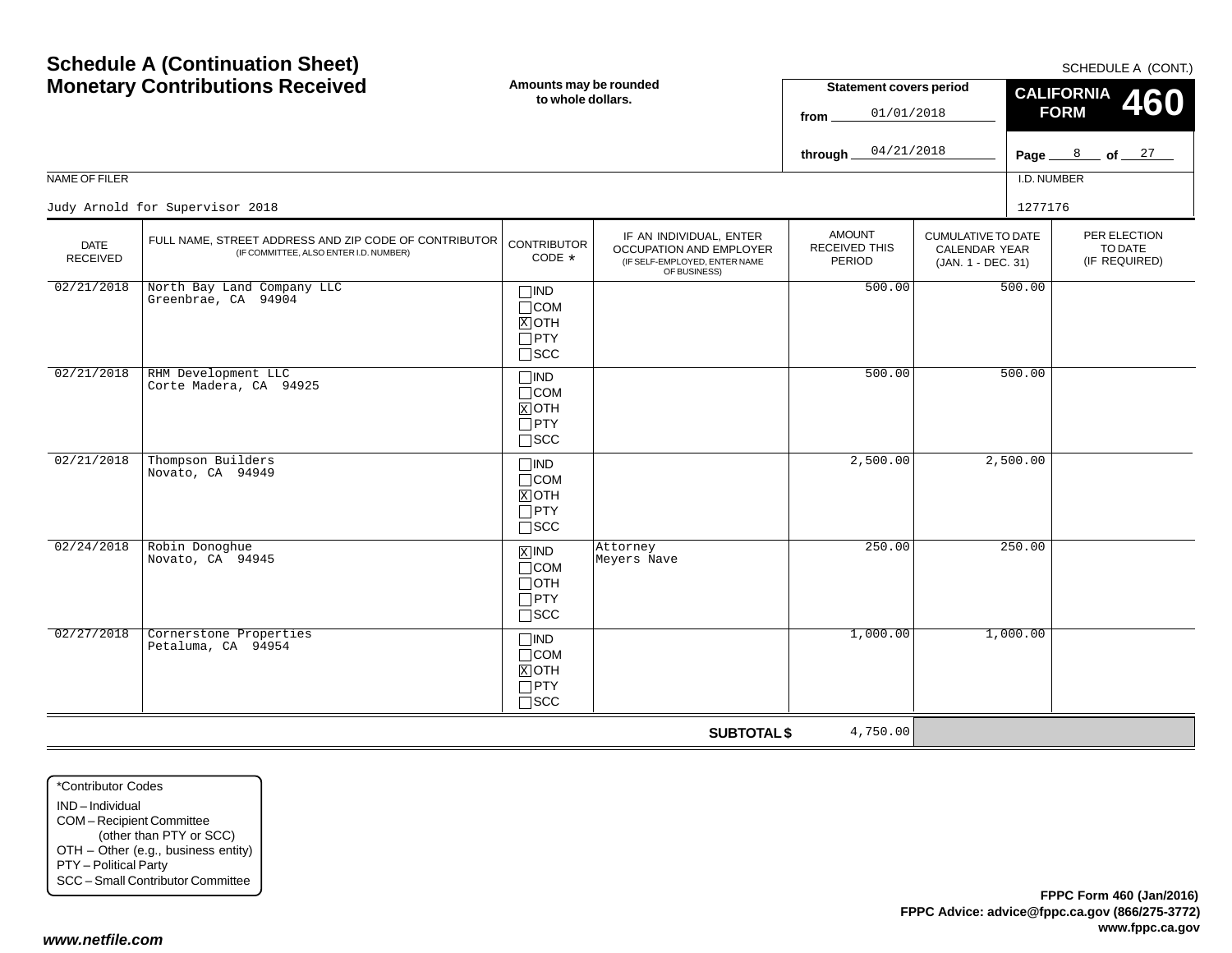| NAME OF FILER                  | <b>Monetary Contributions Received</b>                                                          | Amounts may be rounded<br>to whole dollars.                                   |                                                                                                     | <b>Statement covers period</b><br>01/01/2018<br>from.<br>04/21/2018<br>through $\overline{\phantom{a}}$ |                                                                         | I.D. NUMBER | <b>CALIFORNIA</b><br>460<br><b>FORM</b><br>Page $9$ of $27$ |
|--------------------------------|-------------------------------------------------------------------------------------------------|-------------------------------------------------------------------------------|-----------------------------------------------------------------------------------------------------|---------------------------------------------------------------------------------------------------------|-------------------------------------------------------------------------|-------------|-------------------------------------------------------------|
|                                | Judy Arnold for Supervisor 2018                                                                 |                                                                               |                                                                                                     |                                                                                                         |                                                                         | 1277176     |                                                             |
| <b>DATE</b><br><b>RECEIVED</b> | FULL NAME, STREET ADDRESS AND ZIP CODE OF CONTRIBUTOR<br>(IF COMMITTEE, ALSO ENTER I.D. NUMBER) | <b>CONTRIBUTOR</b><br>CODE $*$                                                | IF AN INDIVIDUAL, ENTER<br>OCCUPATION AND EMPLOYER<br>(IF SELF-EMPLOYED, ENTER NAME<br>OF BUSINESS) | <b>AMOUNT</b><br>RECEIVED THIS<br>PERIOD                                                                | <b>CUMULATIVE TO DATE</b><br><b>CALENDAR YEAR</b><br>(JAN. 1 - DEC. 31) |             | PER ELECTION<br>TO DATE<br>(IF REQUIRED)                    |
| 03/15/2018                     | Robert Giacomini<br>Point Reyes Station, CA 94956                                               | $X$ IND<br>$\Box$ COM<br>$\Box$ OTH<br>$\Box$ PTY<br>$\square$ SCC            | Rancher<br>Self Employed                                                                            | 250.00                                                                                                  |                                                                         | 250.00      |                                                             |
| 03/15/2018                     | Richard Grosboll<br>San Francisco, CA 94133                                                     | $\overline{X}$ IND<br>$\Box$ COM<br>$\Box$ OTH<br>$\Box$ PTY<br>$\square$ SCC | Attorney<br>Neyhart Anderson FLynn<br>Grosboll                                                      | 250.00                                                                                                  |                                                                         | 250.00      |                                                             |
| 03/15/2018                     | Alfred Heller<br>San Rafael, CA 94903                                                           | $X$ IND<br>$\Box$ COM<br>$\Box$ OTH<br>$\Box$ PTY<br>$\square$ SCC            | Investor<br>Self Employed                                                                           | 500.00                                                                                                  |                                                                         | 500.00      |                                                             |
| 03/15/2018                     | House of Daniel Inc<br>Novato, CA 94945                                                         | $\Box$ IND<br>$\Box$ COM<br>$X$ OTH<br>$\Box$ PTY<br>$\square$ SCC            |                                                                                                     | 250.00                                                                                                  |                                                                         | 250.00      |                                                             |
| 03/15/2018                     | Marin Professional Firefighters PAC (ID#<br>930791)<br>Sacramento, CA 95814                     | $\square$ IND<br>X COM<br>$\Box$ oth<br>$\Box$ PTY<br>$\square$ SCC           |                                                                                                     | 2,500.00                                                                                                |                                                                         | 2,500.00    |                                                             |
|                                |                                                                                                 |                                                                               | <b>SUBTOTAL \$</b>                                                                                  | 3,750.00                                                                                                |                                                                         |             |                                                             |

\*Contributor CodesIND – Individual COM – Recipient Committee (other than PTY or SCC) OTH – Other (e.g., business entity) PTY – Political Party SCC – Small Contributor Committee

**Schedule A (Continuation Sheet)**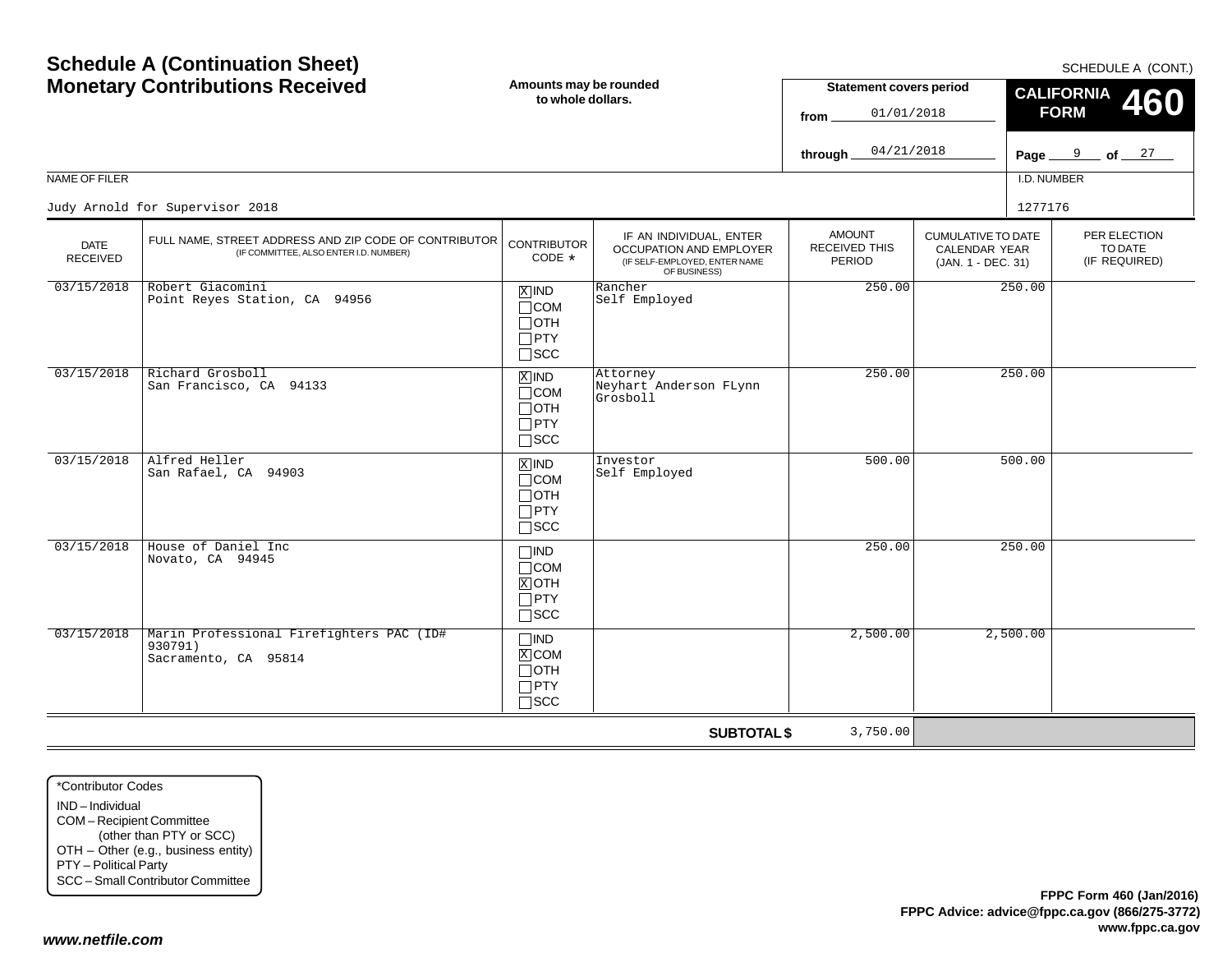#### *www.netfile.com*

| <b>MONEGRY CONTRIBUTIONS RECEIVED</b> |                                                                                                 | to whole dollars.                                                             |                                                                                                     | <b>Statement Covers period</b><br>01/01/2018<br>from |                                                                         | $\frac{\text{CALIFORNIA}}{\text{FORM}}$ 460<br><b>FORM</b> |  |
|---------------------------------------|-------------------------------------------------------------------------------------------------|-------------------------------------------------------------------------------|-----------------------------------------------------------------------------------------------------|------------------------------------------------------|-------------------------------------------------------------------------|------------------------------------------------------------|--|
|                                       |                                                                                                 |                                                                               |                                                                                                     | 04/21/2018<br>through.                               |                                                                         | Page $10$ of $27$                                          |  |
| NAME OF FILER                         |                                                                                                 |                                                                               |                                                                                                     |                                                      |                                                                         | I.D. NUMBER                                                |  |
|                                       | Judy Arnold for Supervisor 2018                                                                 |                                                                               |                                                                                                     |                                                      |                                                                         | 1277176                                                    |  |
| <b>DATE</b><br><b>RECEIVED</b>        | FULL NAME, STREET ADDRESS AND ZIP CODE OF CONTRIBUTOR<br>(IF COMMITTEE, ALSO ENTER I.D. NUMBER) | <b>CONTRIBUTOR</b><br>CODE *                                                  | IF AN INDIVIDUAL, ENTER<br>OCCUPATION AND EMPLOYER<br>(IF SELF-EMPLOYED, ENTER NAME<br>OF BUSINESS) | <b>AMOUNT</b><br><b>RECEIVED THIS</b><br>PERIOD      | <b>CUMULATIVE TO DATE</b><br><b>CALENDAR YEAR</b><br>(JAN. 1 - DEC. 31) | PER ELECTION<br>TO DATE<br>(IF REQUIRED)                   |  |
| 03/15/2018                            | Dean Moser<br>Novato, CA 94949                                                                  | $X$ IND<br>$\Box$ COM<br>$\Box$ OTH<br>$\Box$ PTY<br>$\Box$ scc               | Property Manager<br>HCA Management Co                                                               | 500.00                                               | 500.00                                                                  |                                                            |  |
| 03/15/2018                            | Rempe Construction<br>Novato, CA 94948                                                          | $\square$ IND<br>$\Box$ COM<br>$\overline{X}$ OTH<br>$\Box$ PTY<br>$\Box$ scc |                                                                                                     | 250.00                                               | 250.00                                                                  |                                                            |  |
| 03/15/2018                            | Resource Conservation PAC (ID# 1347886)<br>San Rafael, CA 94901                                 | $\Box$ IND<br>$\overline{X}$ COM<br>$\Box$ OTH<br>$\Box$ PTY<br>$\square$ SCC |                                                                                                     | 2,500.00                                             | 2,500.00                                                                |                                                            |  |
| 03/15/2018                            | Sheet Metal Workers' International<br>Association<br>San Ramon, CA 94583                        | $\Box$ IND<br>$\Box$ COM<br>$\overline{X}$ OTH<br>$\Box$ PTY<br>$\square$ SCC |                                                                                                     | 500.00                                               | 500.00                                                                  |                                                            |  |
| 03/15/2018                            | Darshan Singh<br>San Francisco, CA 94122                                                        | $X$ IND<br>$\Box$ COM<br>$\Box$ OTH<br>$\Box$ PTY<br>$\square$ SCC            | Wholesale Imports<br>Self Employed                                                                  | 250.00                                               | 250.00                                                                  |                                                            |  |
|                                       |                                                                                                 |                                                                               | <b>SUBTOTAL \$</b>                                                                                  | 4,000.00                                             |                                                                         |                                                            |  |

SCHEDULE A (CONT.)

**Statement covers period**

# **Schedule A (Continuation Sheet) Monetary Contributions Received**

**Amounts may be rounded to whole dollars.**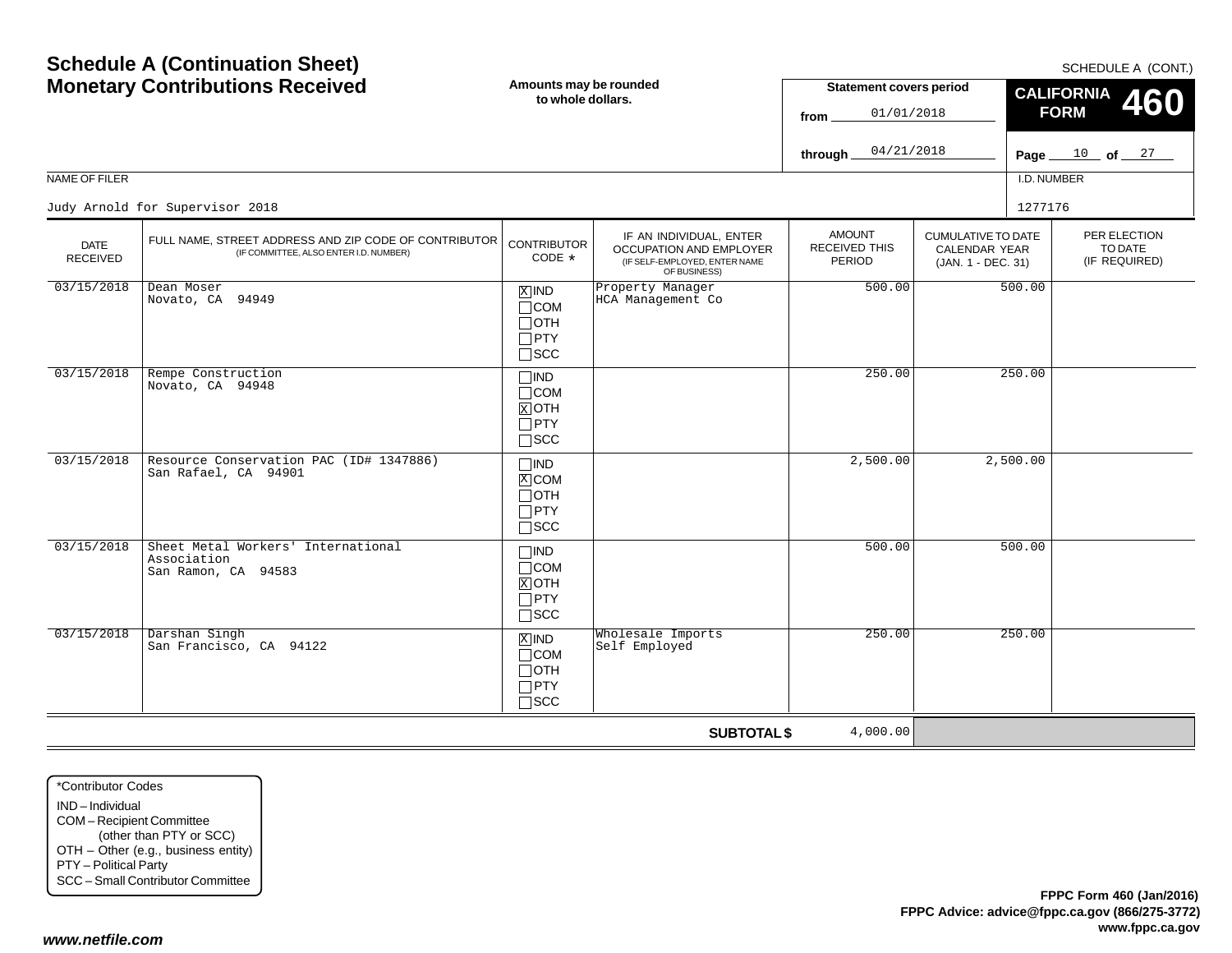| <b>Monetary Contributions Received</b> |                                                                                                 | Amounts may be rounded<br>to whole dollars.                                   |                                                                                                     | <b>Statement covers period</b><br>01/01/2018<br>from |                                                                  | <b>CALIFORNIA</b><br>460<br><b>FORM</b> |                                          |
|----------------------------------------|-------------------------------------------------------------------------------------------------|-------------------------------------------------------------------------------|-----------------------------------------------------------------------------------------------------|------------------------------------------------------|------------------------------------------------------------------|-----------------------------------------|------------------------------------------|
|                                        |                                                                                                 |                                                                               |                                                                                                     | 04/21/2018<br>through.                               |                                                                  |                                         | Page $11$ of $27$                        |
| <b>NAME OF FILER</b>                   |                                                                                                 |                                                                               |                                                                                                     |                                                      |                                                                  | I.D. NUMBER                             |                                          |
|                                        | Judy Arnold for Supervisor 2018                                                                 |                                                                               |                                                                                                     |                                                      |                                                                  | 1277176                                 |                                          |
| <b>DATE</b><br>RECEIVED                | FULL NAME, STREET ADDRESS AND ZIP CODE OF CONTRIBUTOR<br>(IF COMMITTEE, ALSO ENTER I.D. NUMBER) | <b>CONTRIBUTOR</b><br>CODE *                                                  | IF AN INDIVIDUAL, ENTER<br>OCCUPATION AND EMPLOYER<br>(IF SELF-EMPLOYED, ENTER NAME<br>OF BUSINESS) | <b>AMOUNT</b><br><b>RECEIVED THIS</b><br>PERIOD      | <b>CUMULATIVE TO DATE</b><br>CALENDAR YEAR<br>(JAN. 1 - DEC. 31) |                                         | PER ELECTION<br>TO DATE<br>(IF REQUIRED) |
| 03/15/2018                             | Sushma Taylor<br>San Rafael, CA 94901                                                           | $x$ IND<br>$\Box$ COM<br>$\Box$ OTH<br>$\Box$ PTY<br>$\square$ SCC            | Psychologist<br>Center Point Inc.                                                                   | 1,000.00                                             |                                                                  | 1,000.00                                |                                          |
| 03/15/2018                             | Richard Wernick<br>Novato, CA 94945                                                             | $\overline{X}$ IND<br>$\Box$ COM<br>$\Box$ OTH<br>$\Box$ PTY<br>$\square$ scc | Insurance Agent<br>State Farm                                                                       | 250.00                                               |                                                                  | 250.00                                  |                                          |
| 03/18/2018                             | Carleen Cullen<br>Kentfield, CA 94904                                                           | $X$ IND<br>$\Box$ COM<br>$\Box$ OTH<br>$\Box$ PTY<br>$\square$ SCC            | Retired<br>Retired                                                                                  | 250.00                                               |                                                                  | 250.00                                  |                                          |
| 03/19/2018                             | Vernon Huffman<br>Woodacre, CA 94973                                                            | $X$ IND<br>$\Box$ COM<br>$\Box$ OTH<br>$\Box$ PTY<br>$\square$ SCC            | Nursery Manager<br>Dominican University                                                             | 250.00                                               |                                                                  | 250.00                                  |                                          |
| 03/20/2018                             | MC Greggor<br>Novato, CA 94947                                                                  | $X$ IND<br>$\Box$ COM<br>$\Box$ OTH<br>$\Box$ PTY<br>$\Box$ scc               | Retired<br>Retired                                                                                  | 2,500.00                                             |                                                                  | 2,500.00                                |                                          |
|                                        |                                                                                                 |                                                                               | <b>SUBTOTAL \$</b>                                                                                  | 4,250.00                                             |                                                                  |                                         |                                          |

\*Contributor CodesIND – Individual COM – Recipient Committee (other than PTY or SCC) OTH – Other (e.g., business entity) PTY – Political Party SCC – Small Contributor Committee

**Schedule A (Continuation Sheet)**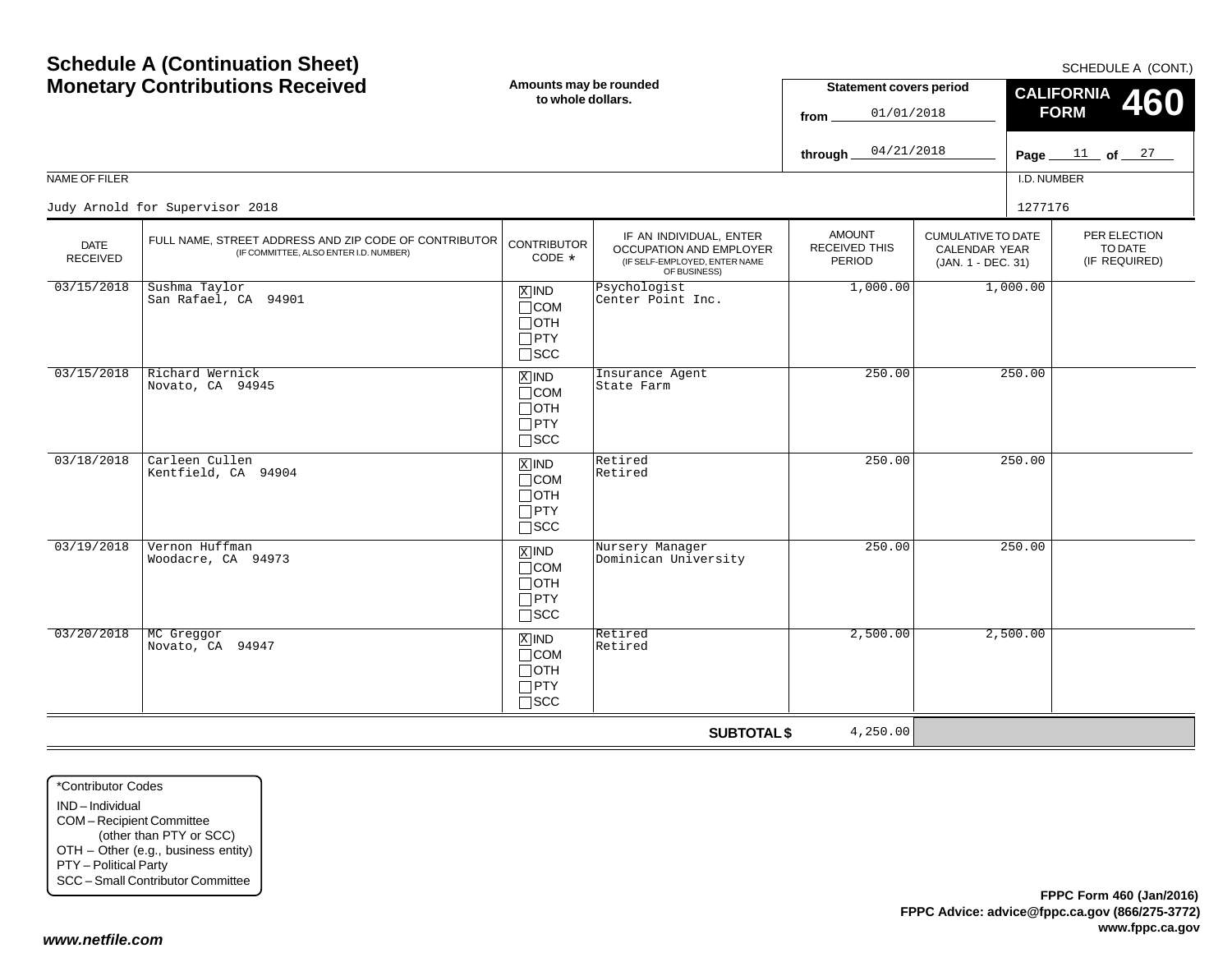| <b>Schedule A (Continuation Sheet)</b><br><b>Monetary Contributions Received</b> |                                                                                                 | Amounts may be rounded<br>to whole dollars.                                     |                                                                                                     | <b>Statement covers period</b><br>01/01/2018<br>from<br>04/21/2018<br>through |                                                                         |             | SCHEDULE A (CONT.)<br><b>CALIFORNIA</b><br>460<br><b>FORM</b><br>Page $12$ of $27$ |  |  |
|----------------------------------------------------------------------------------|-------------------------------------------------------------------------------------------------|---------------------------------------------------------------------------------|-----------------------------------------------------------------------------------------------------|-------------------------------------------------------------------------------|-------------------------------------------------------------------------|-------------|------------------------------------------------------------------------------------|--|--|
| NAME OF FILER                                                                    |                                                                                                 |                                                                                 |                                                                                                     |                                                                               |                                                                         | I.D. NUMBER |                                                                                    |  |  |
|                                                                                  | Judy Arnold for Supervisor 2018                                                                 |                                                                                 |                                                                                                     |                                                                               |                                                                         | 1277176     |                                                                                    |  |  |
| <b>DATE</b><br><b>RECEIVED</b>                                                   | FULL NAME, STREET ADDRESS AND ZIP CODE OF CONTRIBUTOR<br>(IF COMMITTEE, ALSO ENTER I.D. NUMBER) | <b>CONTRIBUTOR</b><br>CODE *                                                    | IF AN INDIVIDUAL, ENTER<br>OCCUPATION AND EMPLOYER<br>(IF SELF-EMPLOYED, ENTER NAME<br>OF BUSINESS) | <b>AMOUNT</b><br><b>RECEIVED THIS</b><br>PERIOD                               | <b>CUMULATIVE TO DATE</b><br><b>CALENDAR YEAR</b><br>(JAN. 1 - DEC. 31) |             | PER ELECTION<br>TO DATE<br>(IF REQUIRED)                                           |  |  |
| 03/30/2018                                                                       | North Bay Leadership Council PAC (ID#<br>1246290)<br>San Rafael, CA 94901                       | $\Box$ IND<br>$\overline{X}$ COM<br>$\sqcap$ OTH<br>$\Box$ PTY<br>$\square$ SCC |                                                                                                     | 1,000.00                                                                      |                                                                         | 1,000.00    |                                                                                    |  |  |
| 03/30/2018                                                                       | San Rafael Airport LLC<br>San Rafael, CA 94901                                                  | $\square$ IND<br>$\Box$ COM<br>$X$ OTH<br>$\Box$ PTY<br>$\Box$ SCC              |                                                                                                     | 1,000.00                                                                      |                                                                         | 1,000.00    |                                                                                    |  |  |
| 03/31/2018                                                                       | Carole Bennett<br>Novato, CA 94947                                                              | $X$ IND<br>$\Box$ COM<br>$\Box$ OTH<br>$\Box$ PTY<br>$\Box$ scc                 | Consultant<br>Self Employed                                                                         | 120.00                                                                        |                                                                         | 120.00      |                                                                                    |  |  |
| 03/31/2018                                                                       | Campus Properties, LLC<br>Larkspur, CA 94977                                                    | $\Box$ IND<br>$\Box$ COM<br>$X$ OTH<br>$\Box$ PTY<br>$\square$ scc              |                                                                                                     | 250.00                                                                        |                                                                         | 250.00      |                                                                                    |  |  |
| 03/31/2018                                                                       | Eleanor Criswell<br>Novato, CA 94945                                                            | $X$ IND<br>$\sqcap$ COM<br>$\Box$ OTH<br>$\Box$ PTY<br>$\sqcap$ SCC             | Therapist<br>Self Employed                                                                          | 500.00                                                                        |                                                                         | 500.00      |                                                                                    |  |  |
|                                                                                  |                                                                                                 |                                                                                 | <b>SUBTOTAL \$</b>                                                                                  | 2,870.00                                                                      |                                                                         |             |                                                                                    |  |  |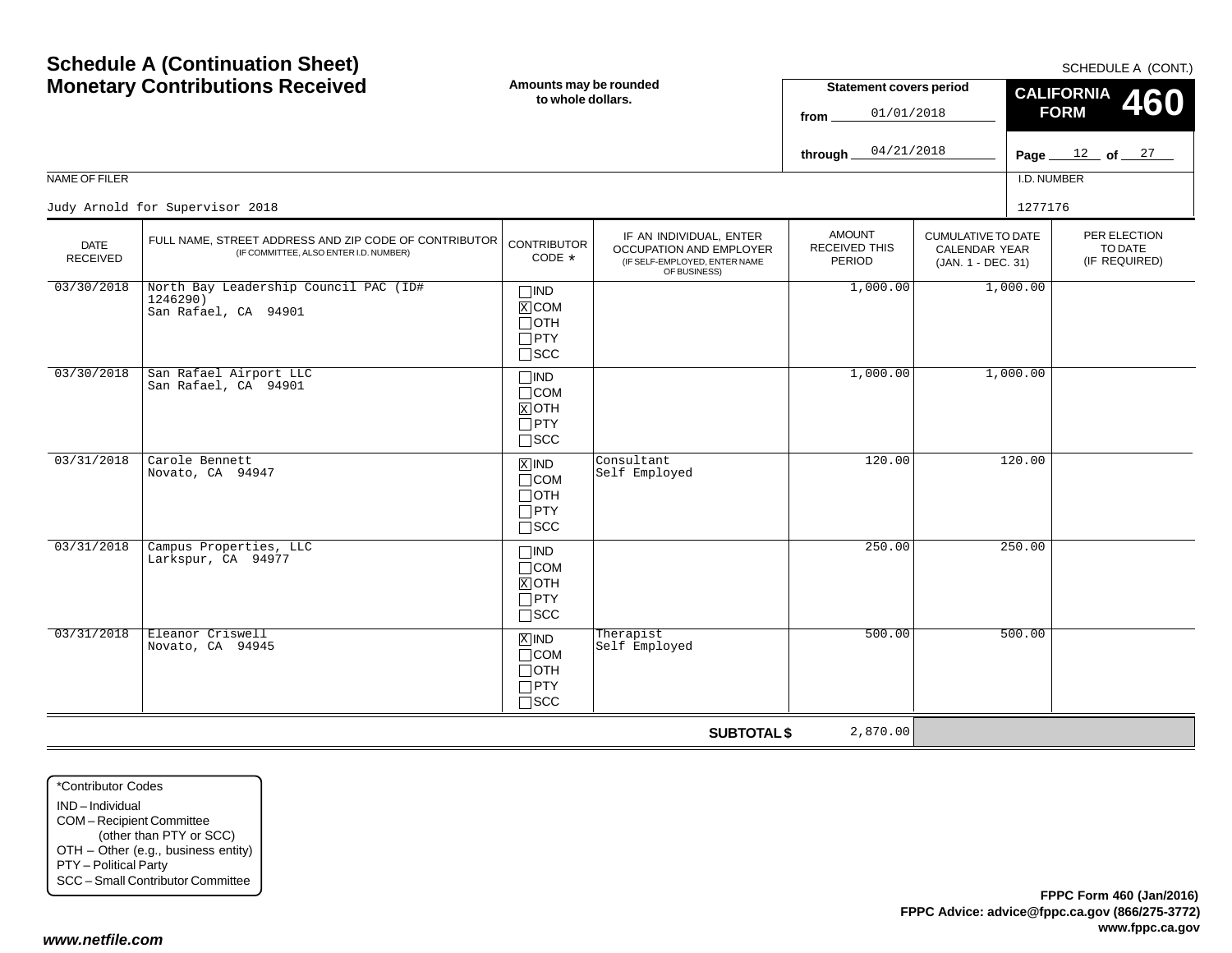| NAME OF FILER                  | <b>Schedule A (Continuation Sheet)</b><br><b>Monetary Contributions Received</b>                | Amounts may be rounded<br>to whole dollars.                                |                                                                                                     | <b>Statement covers period</b><br>01/01/2018<br>from<br>04/21/2018<br>through. |                                                                         | I.D. NUMBER | SCHEDULE A (CONT.)<br><b>CALIFORNIA</b><br>460<br><b>FORM</b><br>Page $13$ of $27$ |
|--------------------------------|-------------------------------------------------------------------------------------------------|----------------------------------------------------------------------------|-----------------------------------------------------------------------------------------------------|--------------------------------------------------------------------------------|-------------------------------------------------------------------------|-------------|------------------------------------------------------------------------------------|
|                                | Judy Arnold for Supervisor 2018                                                                 |                                                                            |                                                                                                     |                                                                                |                                                                         | 1277176     |                                                                                    |
| <b>DATE</b><br><b>RECEIVED</b> | FULL NAME, STREET ADDRESS AND ZIP CODE OF CONTRIBUTOR<br>(IF COMMITTEE, ALSO ENTER I.D. NUMBER) | <b>CONTRIBUTOR</b><br>CODE *                                               | IF AN INDIVIDUAL, ENTER<br>OCCUPATION AND EMPLOYER<br>(IF SELF-EMPLOYED, ENTER NAME<br>OF BUSINESS) | <b>AMOUNT</b><br><b>RECEIVED THIS</b><br>PERIOD                                | <b>CUMULATIVE TO DATE</b><br><b>CALENDAR YEAR</b><br>(JAN. 1 - DEC. 31) |             | PER ELECTION<br>TO DATE<br>(IF REQUIRED)                                           |
| 03/31/2018                     | Wendy Friefeld<br>Point Reyes Station, CA 94956                                                 | $X$ IND<br>$\Box$ COM<br>$\Box$ OTH<br>$\square$ PTY<br>$\square$ SCC      | Executive Director<br>West Marin County Services                                                    | 100.00                                                                         |                                                                         | 100.00      |                                                                                    |
| 03/31/2018                     | Gary Frugoli<br>Novato, CA 94947                                                                | $X$ IND<br>$\sqcap$ COM<br>$\Box$ OTH<br>$\Box$ PTY<br>$\square$ scc       | Retired<br>Retired                                                                                  | 500.00                                                                         |                                                                         | 500.00      |                                                                                    |
| 03/31/2018                     | Penny Hansen<br>Novato, CA 94945                                                                | $X$ IND<br>$\Box$ COM<br>∏отн<br>$\Box$ PTY<br>$\square$ SCC               | Retired<br>Retired                                                                                  | 100.00                                                                         |                                                                         | 100.00      |                                                                                    |
| 03/31/2018                     | Patricia Kendall<br>San Rafael, CA 94903                                                        | $\overline{X}$ IND<br>$\Box$ COM<br>$\Box$ oth<br>$\Box$ PTY<br>$\Box$ scc | Medical Administrator<br>Kaiser Hospital                                                            | 250.00                                                                         |                                                                         | 250.00      |                                                                                    |
| 03/31/2018                     | Wendy Lee<br>Novato, CA 94947                                                                   | $X$ IND<br>$\sqcap$ COM<br>$\sqcap$ OTH<br>$\Box$ PTY<br>$\Box$ scc        | Retired<br>Retired                                                                                  | 120.00                                                                         |                                                                         | 120.00      |                                                                                    |
|                                |                                                                                                 |                                                                            | <b>SUBTOTAL \$</b>                                                                                  | 1,070.00                                                                       |                                                                         |             |                                                                                    |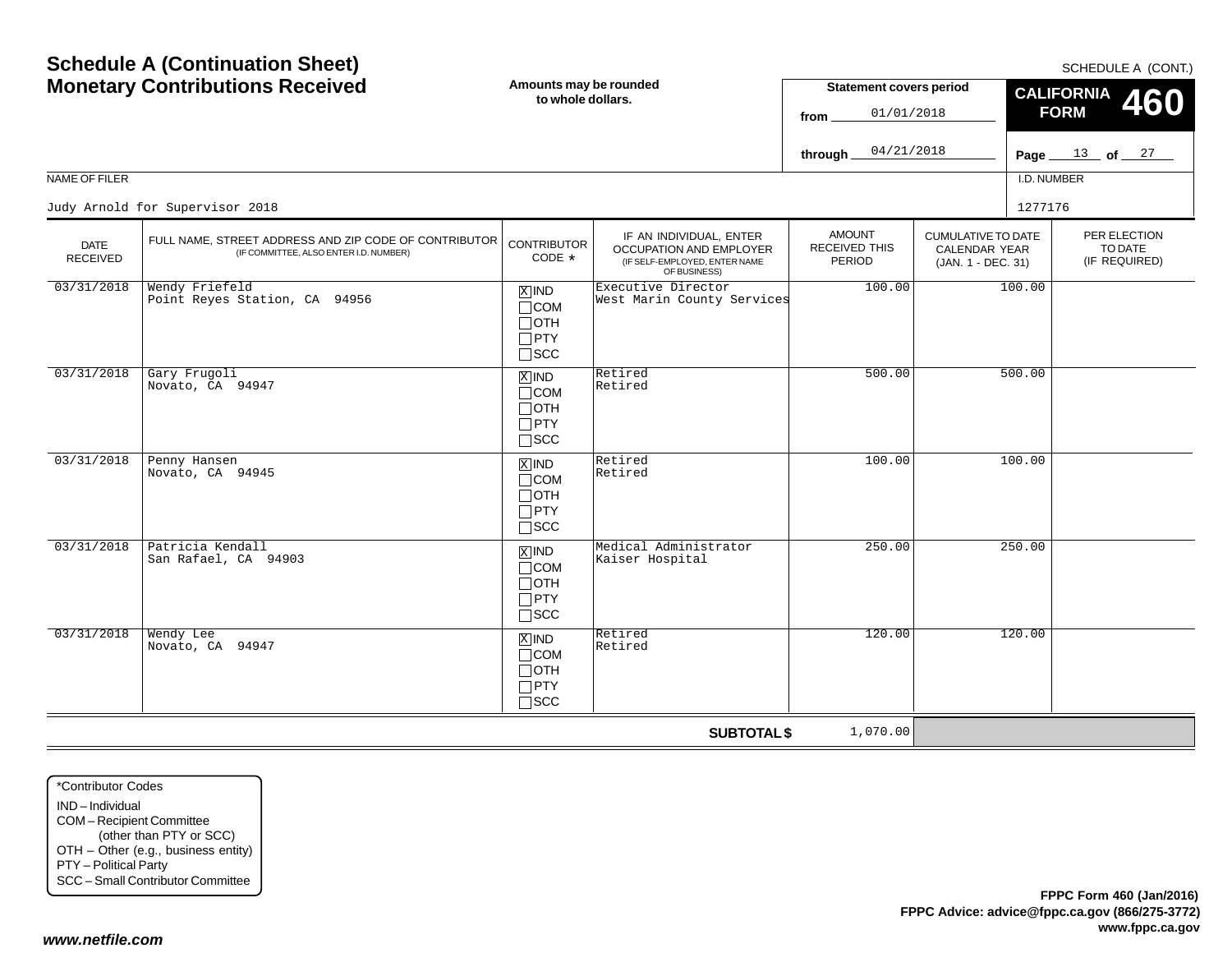| <b>Schedule A (Continuation Sheet)</b><br><b>Monetary Contributions Received</b> |                                                                                                 | Amounts may be rounded<br>to whole dollars.                                   |                                                                                                      | <b>Statement covers period</b><br>01/01/2018<br>from<br>04/21/2018<br>through |                                                                  | SCHEDULE A (CONT.)<br><b>CALIFORNIA</b><br>460<br><b>FORM</b><br>Page $14$ of $27$ |                                          |
|----------------------------------------------------------------------------------|-------------------------------------------------------------------------------------------------|-------------------------------------------------------------------------------|------------------------------------------------------------------------------------------------------|-------------------------------------------------------------------------------|------------------------------------------------------------------|------------------------------------------------------------------------------------|------------------------------------------|
| NAME OF FILER                                                                    |                                                                                                 |                                                                               |                                                                                                      |                                                                               |                                                                  | I.D. NUMBER                                                                        |                                          |
|                                                                                  | Judy Arnold for Supervisor 2018                                                                 |                                                                               |                                                                                                      |                                                                               |                                                                  | 1277176                                                                            |                                          |
| <b>DATE</b><br><b>RECEIVED</b>                                                   | FULL NAME, STREET ADDRESS AND ZIP CODE OF CONTRIBUTOR<br>(IF COMMITTEE, ALSO ENTER I.D. NUMBER) | <b>CONTRIBUTOR</b><br>CODE *                                                  | IF AN INDIVIDUAL, ENTER<br>OCCUPATION AND EMPLOYER<br>(IF SELF-EMPLOYED, ENTER NAME)<br>OF BUSINESS) | <b>AMOUNT</b><br><b>RECEIVED THIS</b><br>PERIOD                               | <b>CUMULATIVE TO DATE</b><br>CALENDAR YEAR<br>(JAN. 1 - DEC. 31) |                                                                                    | PER ELECTION<br>TO DATE<br>(IF REQUIRED) |
| 03/31/2018                                                                       | John Marshall<br>Novato, CA 94949                                                               | $X$ IND<br>$\Box$ COM<br>⊟отн<br>$\Box$ PTY<br>$\square$ SCC                  | Property Manager<br>Self Employed                                                                    | 120.00                                                                        |                                                                  | 120.00                                                                             |                                          |
| 03/31/2018                                                                       | Barbara Matas<br>Novato, CA 94947                                                               | $X$ IND<br>$\Box$ COM<br>$\Box$ oth<br>$\Box$ PTY<br>$\Box$ scc               | <b>RN</b><br>Generations                                                                             | 100.00                                                                        |                                                                  | 100.00                                                                             |                                          |
| 03/31/2018                                                                       | Operating Engineers Local Union No. 3 (ID#<br>891395)<br>Alameda, CA 94502                      | $\Box$ IND<br>$\mathbb{X}$ COM<br>$\Box$ oth<br>$\Box$ PTY<br>$\sqcap$ scc    |                                                                                                      | 500.00                                                                        |                                                                  | 500.00                                                                             |                                          |
| 03/31/2018                                                                       | Peter Rubens<br>Novato, CA 94947                                                                | $\overline{X}$ IND<br>$\Box$ COM<br>$\Box$ oth<br>$\Box$ PTY<br>$\square$ scc | Entrepreneur<br>Self Employed                                                                        | 500.00                                                                        |                                                                  | 500.00                                                                             |                                          |
| 03/31/2018                                                                       | Edward Schulze<br>Novato, CA 94947                                                              | $X$ IND<br>$\Box$ COM<br>$\sqcap$ OTH<br>$\Box$ PTY<br>$\sqcap$ scc           | Retired<br>Retired                                                                                   | 120.00                                                                        |                                                                  | 120.00                                                                             |                                          |
|                                                                                  |                                                                                                 |                                                                               | <b>SUBTOTAL \$</b>                                                                                   | 1,340.00                                                                      |                                                                  |                                                                                    |                                          |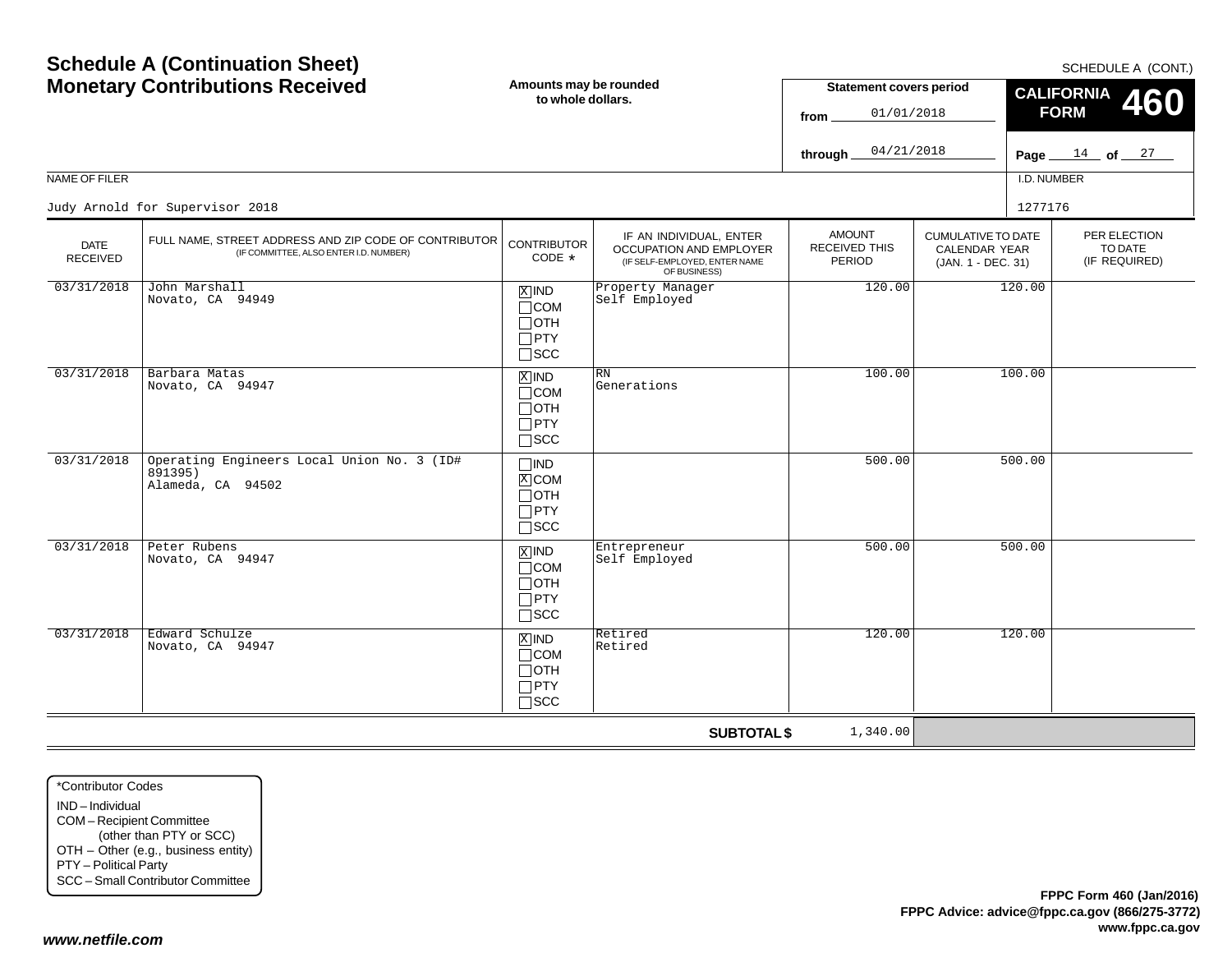|                                | <b>Monetary Contributions Received</b><br>Amounts may be rounded<br>to whole dollars.           |                                                                              |                                                                                                     | <b>Statement covers period</b><br>01/01/2018<br>from |                                                                  | <b>CALIFORNIA</b><br>460<br><b>FORM</b> |                                          |
|--------------------------------|-------------------------------------------------------------------------------------------------|------------------------------------------------------------------------------|-----------------------------------------------------------------------------------------------------|------------------------------------------------------|------------------------------------------------------------------|-----------------------------------------|------------------------------------------|
|                                |                                                                                                 |                                                                              |                                                                                                     | 04/21/2018<br>through                                |                                                                  |                                         | Page $15$ of $27$                        |
| NAME OF FILER                  |                                                                                                 |                                                                              |                                                                                                     |                                                      |                                                                  | I.D. NUMBER                             |                                          |
|                                | Judy Arnold for Supervisor 2018                                                                 |                                                                              |                                                                                                     |                                                      |                                                                  | 1277176                                 |                                          |
| <b>DATE</b><br><b>RECEIVED</b> | FULL NAME, STREET ADDRESS AND ZIP CODE OF CONTRIBUTOR<br>(IF COMMITTEE, ALSO ENTER I.D. NUMBER) | <b>CONTRIBUTOR</b><br>$CODE *$                                               | IF AN INDIVIDUAL, ENTER<br>OCCUPATION AND EMPLOYER<br>(IF SELF-EMPLOYED, ENTER NAME<br>OF BUSINESS) | <b>AMOUNT</b><br>RECEIVED THIS<br>PERIOD             | <b>CUMULATIVE TO DATE</b><br>CALENDAR YEAR<br>(JAN. 1 - DEC. 31) |                                         | PER ELECTION<br>TO DATE<br>(IF REQUIRED) |
| 03/31/2018                     | Neil Sorensen<br>San Rafael, CA 94903                                                           | $X$ IND<br>$\Box$ COM<br>$\Box$ OTH<br>$\square$ PTY<br>$\square$ SCC        | Attorney<br>Self Employed                                                                           | 150.00                                               |                                                                  | 150.00                                  |                                          |
| 03/31/2018                     | Wade White<br>Colleyville, TX 76034                                                             | $X$ IND<br>$\Box$ COM<br>$\Box$ oth<br>$\Box$ PTY<br>$\Box$ SCC              | Retired<br>Retired                                                                                  | 200.00                                               |                                                                  | 200.00                                  |                                          |
| 04/02/2018                     | Thomas Engdahl<br>Novato, CA 94945                                                              | $X$ IND<br>$\Box$ COM<br>$\sqcap$ OTH<br>$\Box$ PTY<br>$\square$ SCC         | President<br>Vidillion Inc                                                                          | 120.00                                               |                                                                  | 120.00                                  |                                          |
| 04/02/2018                     | Ken Mercer<br>San Rafael, CA 94903                                                              | $\overline{X}$ IND<br>$\sqcap$ COM<br>$\Box$ oth<br>$\Box$ PTY<br>$\Box$ SCC | IT Project Manager<br>County of Marin                                                               | 120.00                                               |                                                                  | 120.00                                  |                                          |
| 04/04/2018                     | Helen Wilms<br>San Rafael, CA 94903                                                             | $X$ IND<br>$\Box$ COM<br>$\Box$ OTH<br>$\Box$ PTY<br>$\sqcap$ SCC            | Retired<br>Retired                                                                                  | 120.00                                               |                                                                  | 120.00                                  |                                          |
|                                |                                                                                                 |                                                                              | <b>SUBTOTAL \$</b>                                                                                  | 710.00                                               |                                                                  |                                         |                                          |

\*Contributor CodesIND – Individual COM – Recipient Committee (other than PTY or SCC) OTH – Other (e.g., business entity) PTY – Political Party SCC – Small Contributor Committee

**Schedule A (Continuation Sheet)**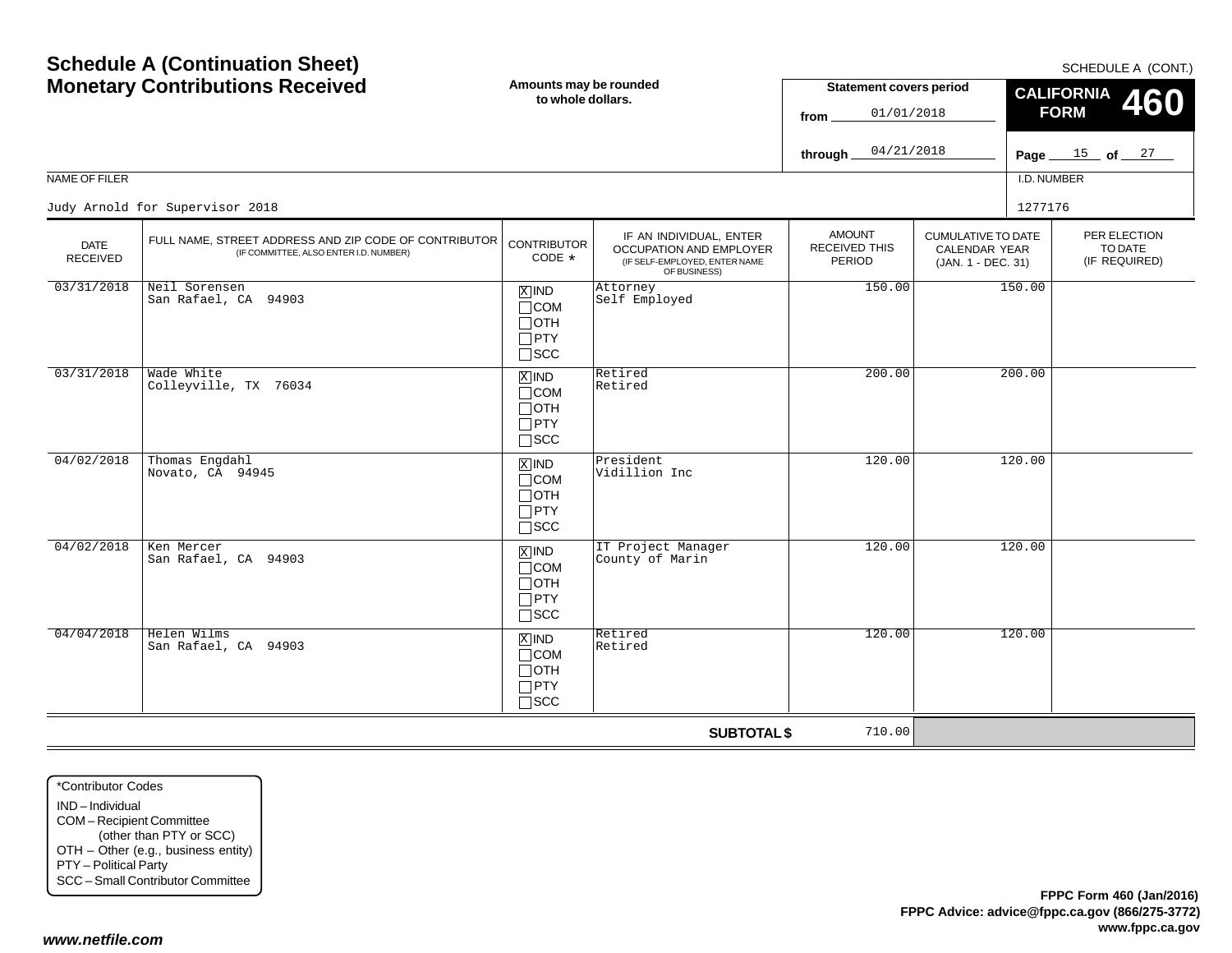| <b>Schedule A (Continuation Sheet)</b><br><b>Monetary Contributions Received</b> |                                                                                                 | Amounts may be rounded<br>to whole dollars.                        |                                                                                                     | <b>Statement covers period</b><br>01/01/2018<br>from<br>04/21/2018<br>through |                                                                         | SCHEDULE A (CONT.)<br><b>CALIFORNIA</b><br>460<br><b>FORM</b><br>Page $16$ of $27$ |                                          |
|----------------------------------------------------------------------------------|-------------------------------------------------------------------------------------------------|--------------------------------------------------------------------|-----------------------------------------------------------------------------------------------------|-------------------------------------------------------------------------------|-------------------------------------------------------------------------|------------------------------------------------------------------------------------|------------------------------------------|
| NAME OF FILER                                                                    |                                                                                                 |                                                                    |                                                                                                     |                                                                               |                                                                         | I.D. NUMBER                                                                        |                                          |
|                                                                                  | Judy Arnold for Supervisor 2018                                                                 |                                                                    |                                                                                                     |                                                                               |                                                                         | 1277176                                                                            |                                          |
| <b>DATE</b><br><b>RECEIVED</b>                                                   | FULL NAME, STREET ADDRESS AND ZIP CODE OF CONTRIBUTOR<br>(IF COMMITTEE, ALSO ENTER I.D. NUMBER) | <b>CONTRIBUTOR</b><br>CODE *                                       | IF AN INDIVIDUAL, ENTER<br>OCCUPATION AND EMPLOYER<br>(IF SELF-EMPLOYED, ENTER NAME<br>OF BUSINESS) | <b>AMOUNT</b><br><b>RECEIVED THIS</b><br>PERIOD                               | <b>CUMULATIVE TO DATE</b><br><b>CALENDAR YEAR</b><br>(JAN. 1 - DEC. 31) |                                                                                    | PER ELECTION<br>TO DATE<br>(IF REQUIRED) |
| 04/09/2018                                                                       | Stephen Kinsey<br>Forest Knolls, CA 94933                                                       | $X$ IND<br>$\Box$ COM<br>$\Box$ OTH<br>$\Box$ PTY<br>$\square$ SCC | Supervisor<br>County of Marin                                                                       | 120.00                                                                        |                                                                         | 120.00                                                                             |                                          |
| 04/12/2018                                                                       | Alan Berson<br>Novato, CA 94949                                                                 | $X$ IND<br>$\Box$ COM<br>$\sqcap$ OTH<br>$\Box$ PTY<br>$\Box$ scc  | Medical Researcher<br>Self Employed                                                                 | 120.00                                                                        |                                                                         | 120.00                                                                             |                                          |
| 04/12/2018                                                                       | Holt Greene<br>Novato, CA 94947                                                                 | $X$ IND<br>$\Box$ COM<br>⊟отн<br>$\Box$ PTY<br>$\square$ SCC       | Manager<br>Robert H Greene Real<br>Estate                                                           | 200.00                                                                        |                                                                         | 200.00                                                                             |                                          |
| 04/12/2018                                                                       | HM Smolens<br>Mill Valley, CA 94941                                                             | <b>TIND</b><br>$\Box$ COM<br>$X$ OTH<br>$\Box$ PTY<br>$\Box$ SCC   |                                                                                                     | 250.00                                                                        |                                                                         | 250.00                                                                             |                                          |
| 04/12/2018                                                                       | Robert Jonsen<br>Novato, CA 94947                                                               | $X$ IND<br>$\Box$ COM<br>$\Box$ OTH<br>$\Box$ PTY<br>$\Box$ scc    | Retired<br>Retired                                                                                  | 200.00                                                                        |                                                                         | 200.00                                                                             |                                          |
|                                                                                  |                                                                                                 |                                                                    | <b>SUBTOTAL \$</b>                                                                                  | 890.00                                                                        |                                                                         |                                                                                    |                                          |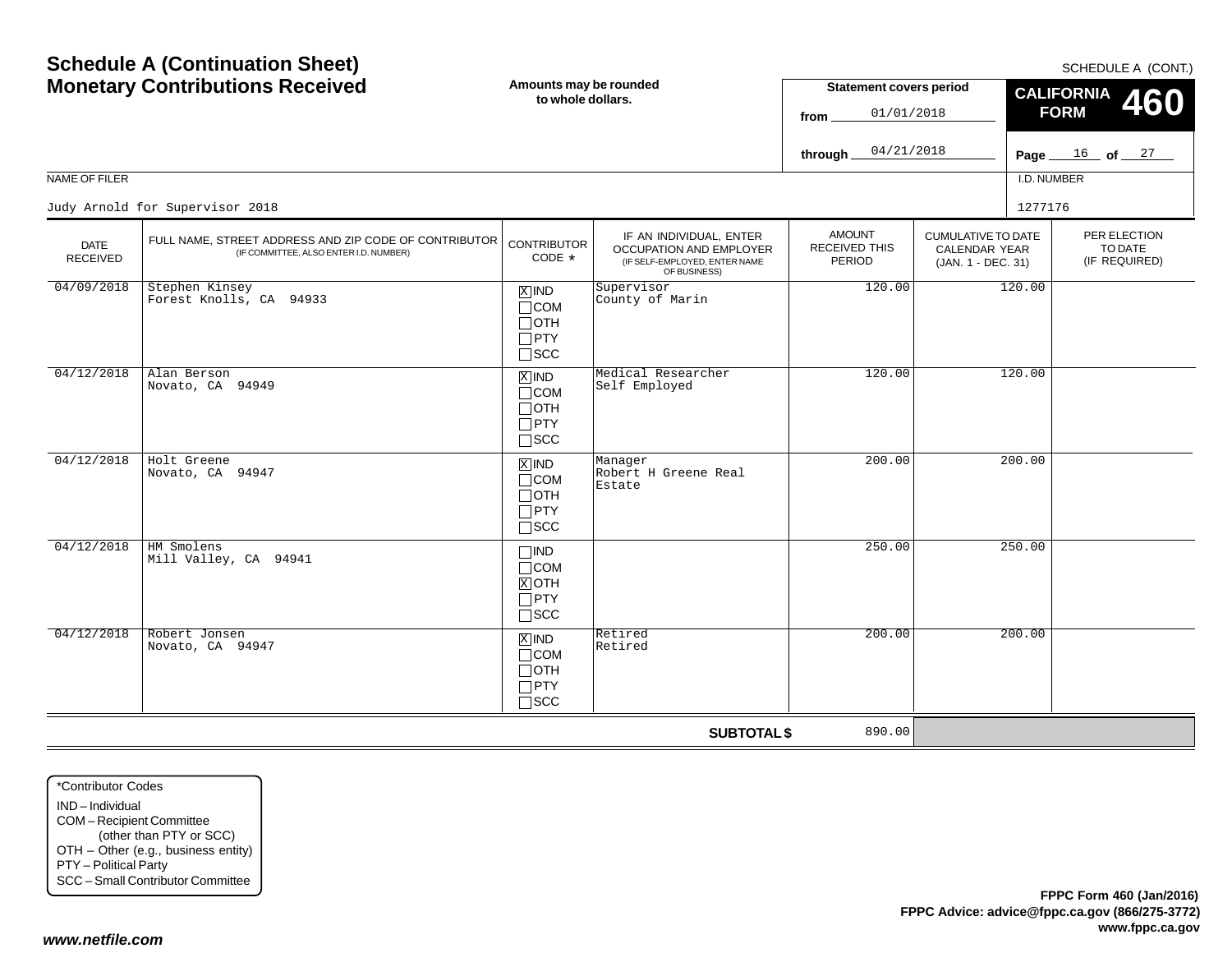**Amounts may be rounded Schedule A (Continuation Sheet) Monetary Contributions Received**

| <b>Monetary Contributions Received</b> |                                                                                                 | Amounts may be rounded<br>to whole dollars.                                      |                                                                                                     | <b>Statement covers period</b><br>01/01/2018<br>from   |                                                                  | CALIFORNIA 460<br><b>FORM</b> |                                          |
|----------------------------------------|-------------------------------------------------------------------------------------------------|----------------------------------------------------------------------------------|-----------------------------------------------------------------------------------------------------|--------------------------------------------------------|------------------------------------------------------------------|-------------------------------|------------------------------------------|
|                                        |                                                                                                 |                                                                                  |                                                                                                     | 04/21/2018<br>through.                                 |                                                                  |                               | Page $17$ of $27$                        |
| NAME OF FILER                          |                                                                                                 |                                                                                  |                                                                                                     |                                                        |                                                                  | I.D. NUMBER                   |                                          |
|                                        | Judy Arnold for Supervisor 2018                                                                 |                                                                                  |                                                                                                     |                                                        |                                                                  | 1277176                       |                                          |
| <b>DATE</b><br><b>RECEIVED</b>         | FULL NAME, STREET ADDRESS AND ZIP CODE OF CONTRIBUTOR<br>(IF COMMITTEE, ALSO ENTER I.D. NUMBER) | <b>CONTRIBUTOR</b><br>$CODE *$                                                   | IF AN INDIVIDUAL, ENTER<br>OCCUPATION AND EMPLOYER<br>(IF SELF-EMPLOYED, ENTER NAME<br>OF BUSINESS) | <b>AMOUNT</b><br><b>RECEIVED THIS</b><br><b>PERIOD</b> | <b>CUMULATIVE TO DATE</b><br>CALENDAR YEAR<br>(JAN. 1 - DEC. 31) |                               | PER ELECTION<br>TO DATE<br>(IF REQUIRED) |
| 04/12/2018                             | Robert Marcucci<br>San Rafael, CA 94901                                                         | $X$ IND<br>$\Box$ COM<br>$\Box$ OTH<br>$\Box$ PTY<br>$\square$ SCC               | Retired<br>Retired                                                                                  | 100.00                                                 |                                                                  | 100.00                        |                                          |
| 04/12/2018                             | Ralph O'Rear<br>Sebastopol, CA 95472                                                            | $\overline{X}$ IND<br>$\sqcap$ COM<br>$\sqcap$ OTH<br>$\Box$ PTY<br>$\Box$ SCC   | Consultant<br>Self Employed                                                                         | 100.00                                                 |                                                                  | 100.00                        |                                          |
| 04/12/2018                             | Susan Ristow<br>Novato, CA 94945                                                                | $X$ IND<br>$\sqcap$ COM<br>$\sqcap$ OTH<br>$\Box$ PTY<br>$\sqcap$ scc            | Retired<br>Retired                                                                                  | 120.00                                                 |                                                                  | 120.00                        |                                          |
| 04/18/2018                             | Rachel Farac<br>Novato, CA 94947                                                                | $\overline{X}$ IND<br>$\sqcap$ COM<br>$\sqcap$ OTH<br>$\Box$ PTY<br>$\sqcap$ scc | Unemployed<br>Unemployed                                                                            | 120.00                                                 |                                                                  | 120.00                        |                                          |
| 04/18/2018                             | Mary Stompe<br>Novata, CA 94945                                                                 | $X$ IND<br>$\Box$ COM<br>$\sqcap$ oth<br>$\Box$ PTY<br>$\sqcap$ scc              | Executive Director<br>PEP Housing                                                                   | 120.00                                                 |                                                                  | 120.00                        |                                          |
|                                        |                                                                                                 |                                                                                  | <b>SUBTOTAL \$</b>                                                                                  | 560.00                                                 |                                                                  |                               |                                          |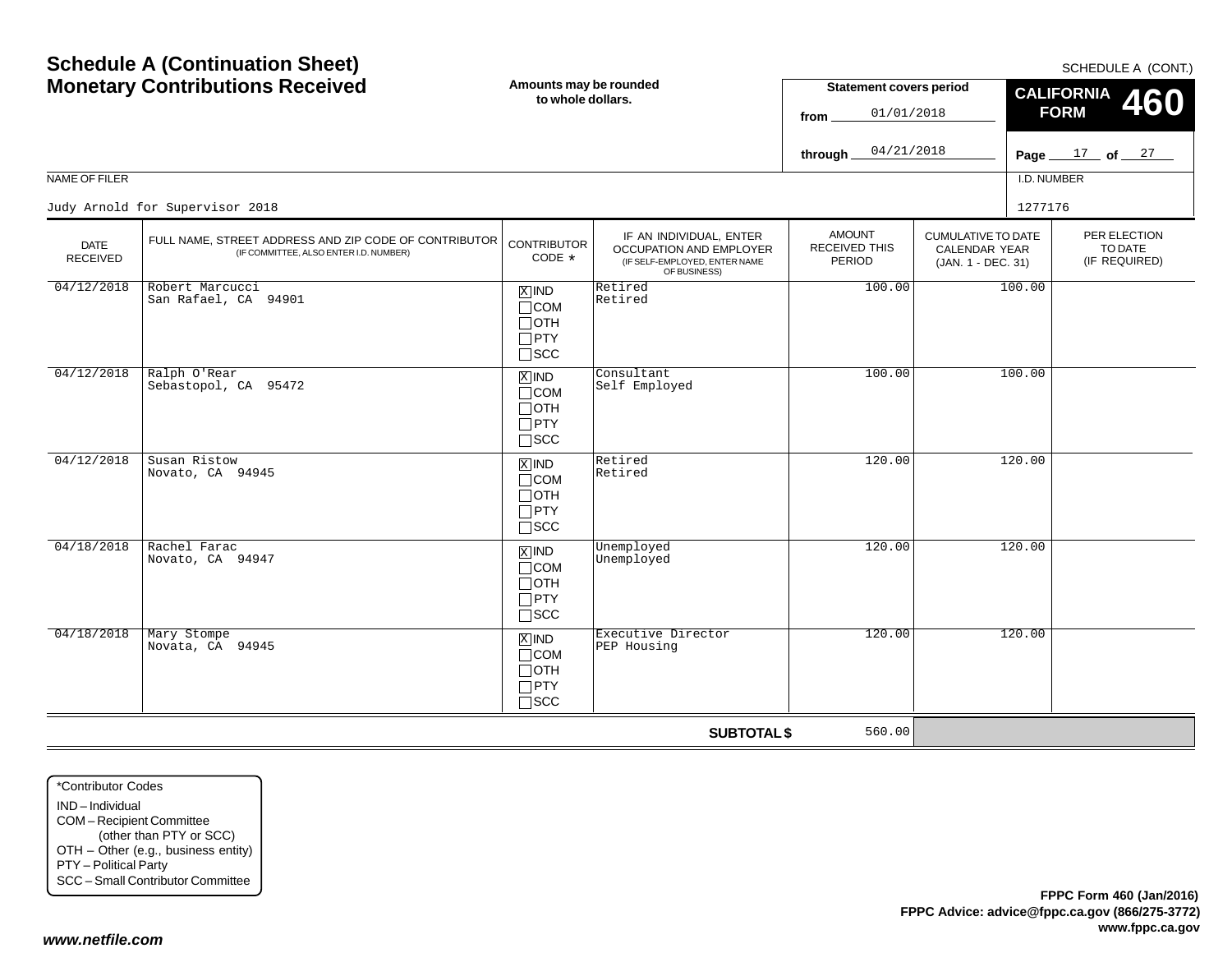| NAME OF FILER                  | <b>Schedule A (Continuation Sheet)</b><br><b>Monetary Contributions Received</b>                | Amounts may be rounded<br>to whole dollars.                                       |                                                                                                     | <b>Statement covers period</b><br>01/01/2018<br>from<br>04/21/2018<br>through |                                            | Page $\_\$<br>I.D. NUMBER | SCHEDULE A (CONT.)<br><b>CALIFORNIA</b><br>460<br><b>FORM</b><br>$18$ of $27$ |
|--------------------------------|-------------------------------------------------------------------------------------------------|-----------------------------------------------------------------------------------|-----------------------------------------------------------------------------------------------------|-------------------------------------------------------------------------------|--------------------------------------------|---------------------------|-------------------------------------------------------------------------------|
|                                | Judy Arnold for Supervisor 2018                                                                 |                                                                                   |                                                                                                     | <b>AMOUNT</b>                                                                 | <b>CUMULATIVE TO DATE</b>                  | 1277176                   | PER ELECTION                                                                  |
| <b>DATE</b><br><b>RECEIVED</b> | FULL NAME, STREET ADDRESS AND ZIP CODE OF CONTRIBUTOR<br>(IF COMMITTEE, ALSO ENTER I.D. NUMBER) | <b>CONTRIBUTOR</b><br>CODE *                                                      | IF AN INDIVIDUAL, ENTER<br>OCCUPATION AND EMPLOYER<br>(IF SELF-EMPLOYED, ENTER NAME<br>OF BUSINESS) | RECEIVED THIS<br>PERIOD                                                       | <b>CALENDAR YEAR</b><br>(JAN. 1 - DEC. 31) |                           | TO DATE<br>(IF REQUIRED)                                                      |
| 04/21/2018                     | Denise Athas<br>Novato, CA 94947                                                                | $\boxed{\text{X}}$ IND<br>$\Box$ COM<br>$\Box$ OTH<br>$\Box$ PTY<br>$\square$ SCC | Realtor<br>Athas & Associates                                                                       | 200.00                                                                        | 200.00<br>100.00                           |                           |                                                                               |
| 04/21/2018                     | Nikolas Boyd<br>Novato, CA 94947                                                                | $X$ IND<br>$\Box$ COM<br>$\Box$ OTH<br>$\Box$ PTY<br>$\Box$ SCC                   | College of Marin<br>Trustee                                                                         | 100.00                                                                        |                                            |                           |                                                                               |
| 04/21/2018                     | Democratic Central Committee (ID# 761428)<br>San Rafael, CA 94903                               | $\Box$ IND<br>$X$ COM<br>$\Box$ OTH<br>$\Box$ PTY<br>$\Box$ SCC                   |                                                                                                     | 100.00                                                                        |                                            | 100.00                    |                                                                               |
| 04/21/2018                     | William Long<br>Novato, CA 94949                                                                | $\boxed{\text{X}}$ IND<br>$\Box$ COM<br>$\Box$ OTH<br>$\Box$ PTY<br>$\square$ SCC | Retired<br>Retired                                                                                  | 250.00                                                                        |                                            | 250.00                    |                                                                               |
| 04/21/2018                     | Mariam Mansourian<br>Novato, CA 94947                                                           | $X$ IND<br>$\Box$ COM<br>$\Box$ OTH<br>$\Box$ PTY<br>$\Box$ SCC                   | Homemaker<br>Self Employed                                                                          | 1,000.00                                                                      |                                            | 1,000.00                  |                                                                               |
|                                |                                                                                                 |                                                                                   | <b>SUBTOTAL \$</b>                                                                                  | 1,650.00                                                                      |                                            |                           |                                                                               |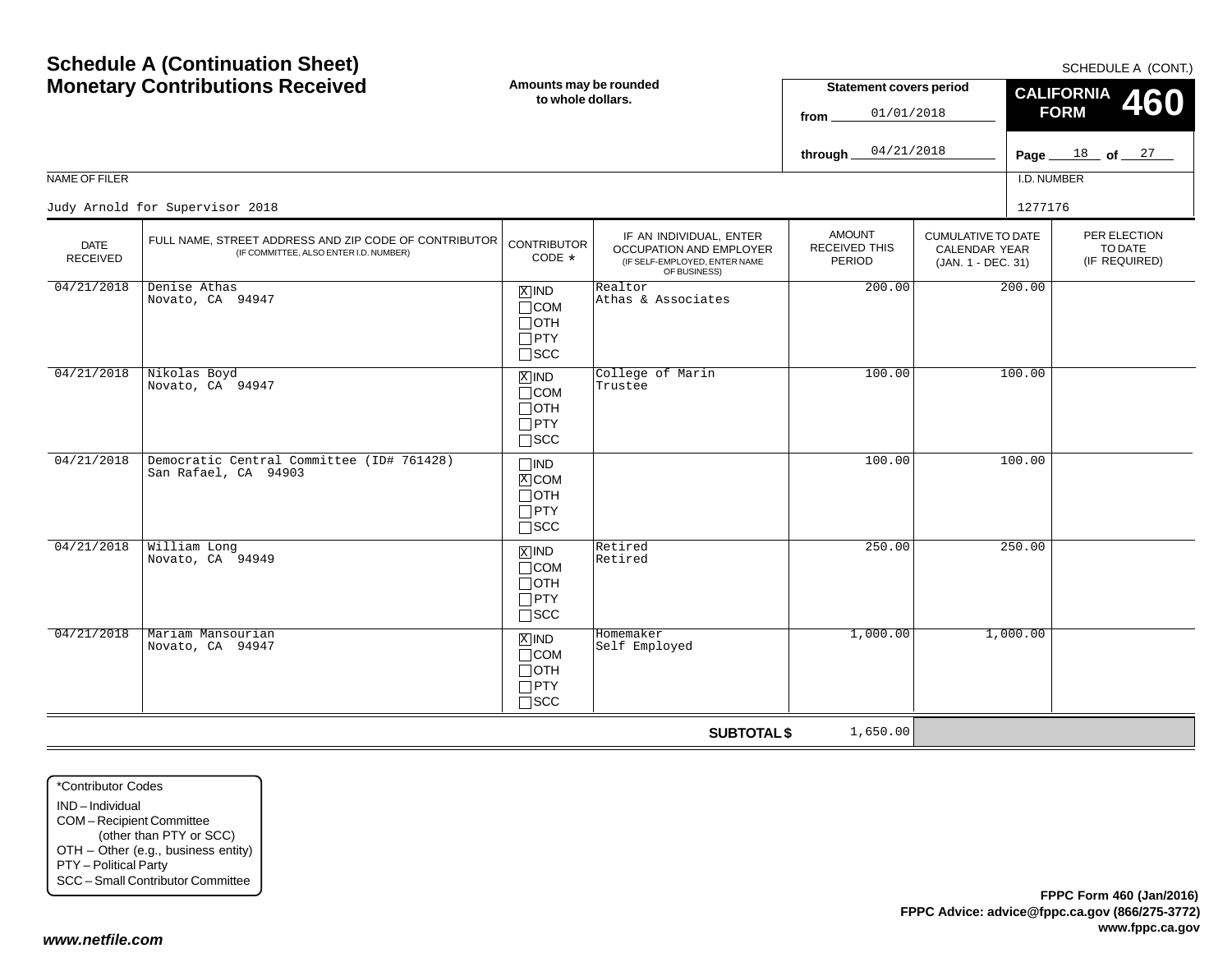| <b>Schedule A (Continuation Sheet)</b><br><b>Monetary Contributions Received</b> |                                                                                                 | Amounts may be rounded<br>to whole dollars.                            |                                                                                                     | <b>Statement covers period</b><br>01/01/2018<br>from |                                                                         | SCHEDULE A (CONT.)<br><b>CALIFORNIA</b><br>460<br><b>FORM</b> |                                          |
|----------------------------------------------------------------------------------|-------------------------------------------------------------------------------------------------|------------------------------------------------------------------------|-----------------------------------------------------------------------------------------------------|------------------------------------------------------|-------------------------------------------------------------------------|---------------------------------------------------------------|------------------------------------------|
|                                                                                  |                                                                                                 |                                                                        |                                                                                                     | 04/21/2018<br>through                                |                                                                         |                                                               | Page $19$ of $27$                        |
| NAME OF FILER                                                                    |                                                                                                 |                                                                        |                                                                                                     |                                                      |                                                                         | I.D. NUMBER                                                   |                                          |
|                                                                                  | Judy Arnold for Supervisor 2018                                                                 |                                                                        |                                                                                                     |                                                      |                                                                         | 1277176                                                       |                                          |
| <b>DATE</b><br><b>RECEIVED</b>                                                   | FULL NAME, STREET ADDRESS AND ZIP CODE OF CONTRIBUTOR<br>(IF COMMITTEE, ALSO ENTER I.D. NUMBER) | <b>CONTRIBUTOR</b><br>CODE *                                           | IF AN INDIVIDUAL, ENTER<br>OCCUPATION AND EMPLOYER<br>(IF SELF-EMPLOYED, ENTER NAME<br>OF BUSINESS) | <b>AMOUNT</b><br><b>RECEIVED THIS</b><br>PERIOD      | <b>CUMULATIVE TO DATE</b><br><b>CALENDAR YEAR</b><br>(JAN. 1 - DEC. 31) |                                                               | PER ELECTION<br>TO DATE<br>(IF REQUIRED) |
| 04/21/2018                                                                       | Novato Democrats<br>Novato, CA 94947                                                            | $\Box$ IND<br>$\Box$ COM<br>$X$ OTH<br>$\Box$ PTY<br>$\Box$<br><br>SCC |                                                                                                     | 100.00                                               |                                                                         | 100.00                                                        |                                          |
| 04/21/2018                                                                       | Sprinkler Fitters & Apprentices PAC (ID#<br>1298012)<br>Sacramento, CA 95814                    | $\Box$ IND<br>$X$ COM<br>$\Box$ OTH<br>$\Box$ PTY<br>$\square$ SCC     |                                                                                                     | 250.00                                               |                                                                         | 250.00                                                        |                                          |
| 04/21/2018                                                                       | Anna Young<br>Novato, CA 94947                                                                  | $X$ IND<br>$\Box$ COM<br>$\Box$ OTH<br>$\Box$ PTY<br>$\square$ SCC     | Business Owner<br>Self Employed                                                                     | 100.00                                               |                                                                         | 100.00                                                        |                                          |
|                                                                                  |                                                                                                 | $\Box$ IND<br>$\Box$ COM<br>$\Box$ OTH<br>$\Box$ PTY<br>$\square$ SCC  |                                                                                                     |                                                      |                                                                         |                                                               |                                          |
|                                                                                  |                                                                                                 | $\square$ IND<br>$\Box$ COM<br>$\Box$ OTH<br>$\Box$ PTY<br>$\Box$ scc  |                                                                                                     |                                                      |                                                                         |                                                               |                                          |
|                                                                                  |                                                                                                 |                                                                        | <b>SUBTOTAL \$</b>                                                                                  | 450.00                                               |                                                                         |                                                               |                                          |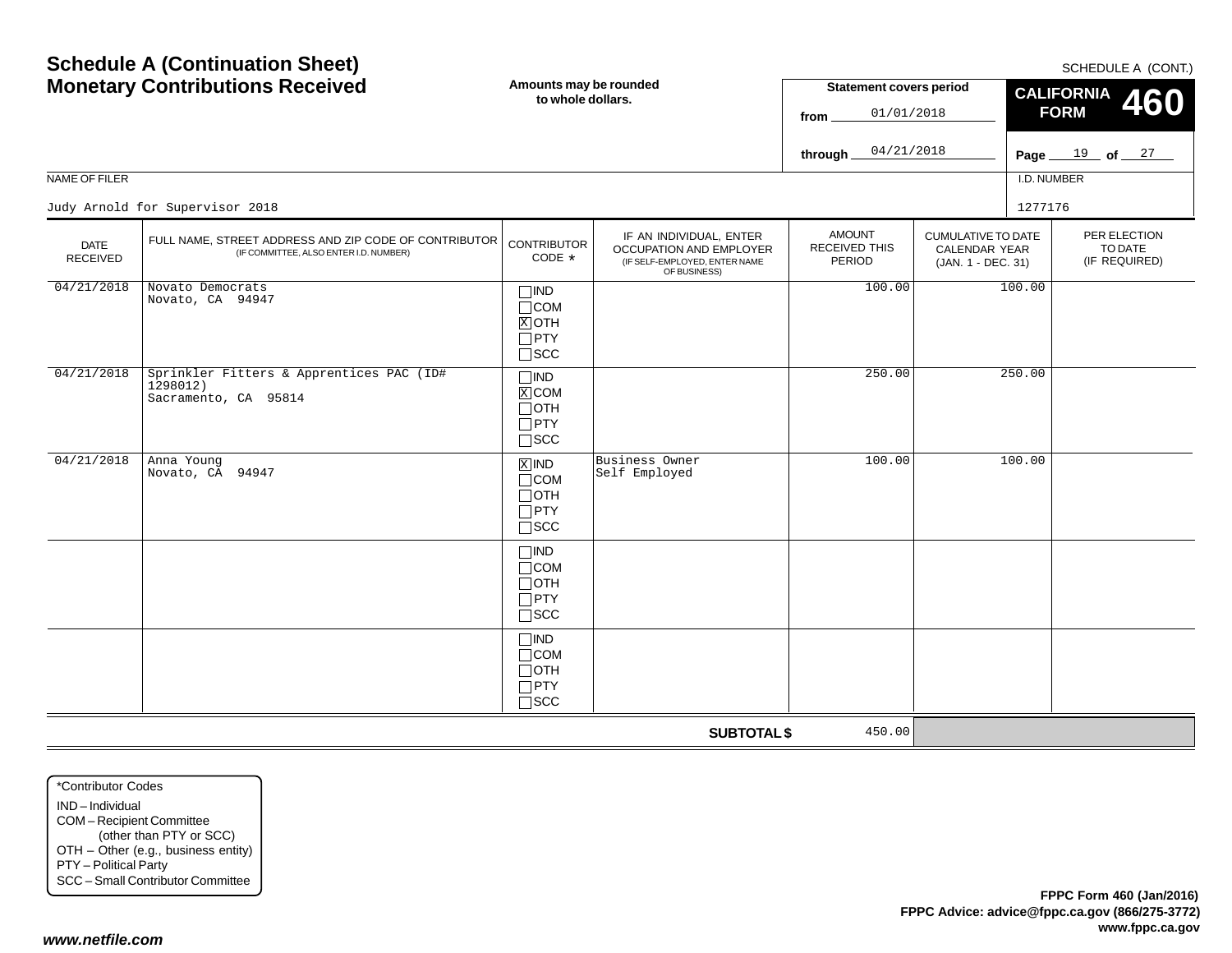#### **Schedule CNonmonetary Contributions Received** I.D. NUMBERCUMULATIVE TODATE CALENDAR YEAR (JAN 1 - DEC 31) AMOUNT/ FAIR MARKETVALUEPER ELECTIONTO DATE(IF REQUIRED) DATE RECEIVED**Amounts may be rounded to whole dollars.**DESCRIPTION OF GOODS OR SERVICESSCHEDULE CREE INSTRUCTIONS ON REVERSE **Page** 20 to the set of a set of a set of a set of a set of a set of a set of a set of a set of a set of a set of a set of a set of a set of a set of a set of a set of a set of a set of a set of NAME OF FILER**Statement covers period fromthrough** IF AN INDIVIDUAL, ENTER OCCUPATION AND EMPLOYER (IF SELF-EMPLOYED, ENTER NAME OF BUSINESS) FULL NAME, STREET ADDRESS AND ZIP CODE OF CONTRIBUTOR (IF COMMITTEE, ALSO ENTER I.D. NUMBER) **CONTRIBUTOR** CODE\* $\overline{\text{x}}$ ind  $\Box$ COM  $\Box$ OTH PTY SCC **CALIFORNIAFORM 460**  $\overline{\mathbb{X}}$ ind COM OTH  $\Box$ PTY  $\Box$ SCC  $\overline{\text{X}}$ ind  $\Box$ COM  $\Box$ OTH PTY SCC  $\Box$ IND  $\Box$ COM  $\overline{\text{X}}$ ioth  $\Box$ PTY  $\Box$ SCC  $\frac{20}{ }$  of  $\frac{27}{ }$ 01/01/201804/21/2018Judy Arnold for Supervisor 2018 <sup>1277176</sup> 02/11/2018 Patrice Stancato Novato, CA 94947 Retired County of Marinn 143.50 and 143.50 143.50 postage 143.50 143.50 m 02/21/2018 Susan Wernick Novato, CA 94945Sales<br>Feathered Nest 303 Postcard Postage 106.05 106.05 03/18/2018 Kevin Morrison Novato, CA 94945 Communications Strategist Self Employed406 PostcardPostage142.10 142.10 04/04/2018 Professional Financial Investors Novato, CA 94949Road Signs andYard Signs5,794.065,794.06

*Attach additional information on appropriately labeled continuation sheets.*

**SUBTOTAL \$**

6,185.71

# **Schedule C Summary**

| . Amount received this period - itemized nonmonetary contributions.                                      | IND-Individual                      |
|----------------------------------------------------------------------------------------------------------|-------------------------------------|
| 6,185.71                                                                                                 | COM - Recipient Committee           |
|                                                                                                          | (other than PTY or SCC)             |
| 217.70<br>2. Amount received this period – unitemized nonmonetary contributions of less than \$100 \$    | OTH – Other (e.g., business entity) |
|                                                                                                          | PTY – Political Party               |
| 3. Total nonmonetary contributions received this period.                                                 | SCC - Small Contributor Committee   |
| 6,403.41<br>(Add Lines 1 and 2. Enter here and on the Summary Page, Column A, Lines 4 and 10.)  TOTAL \$ |                                     |
|                                                                                                          |                                     |

\*Contributor Codes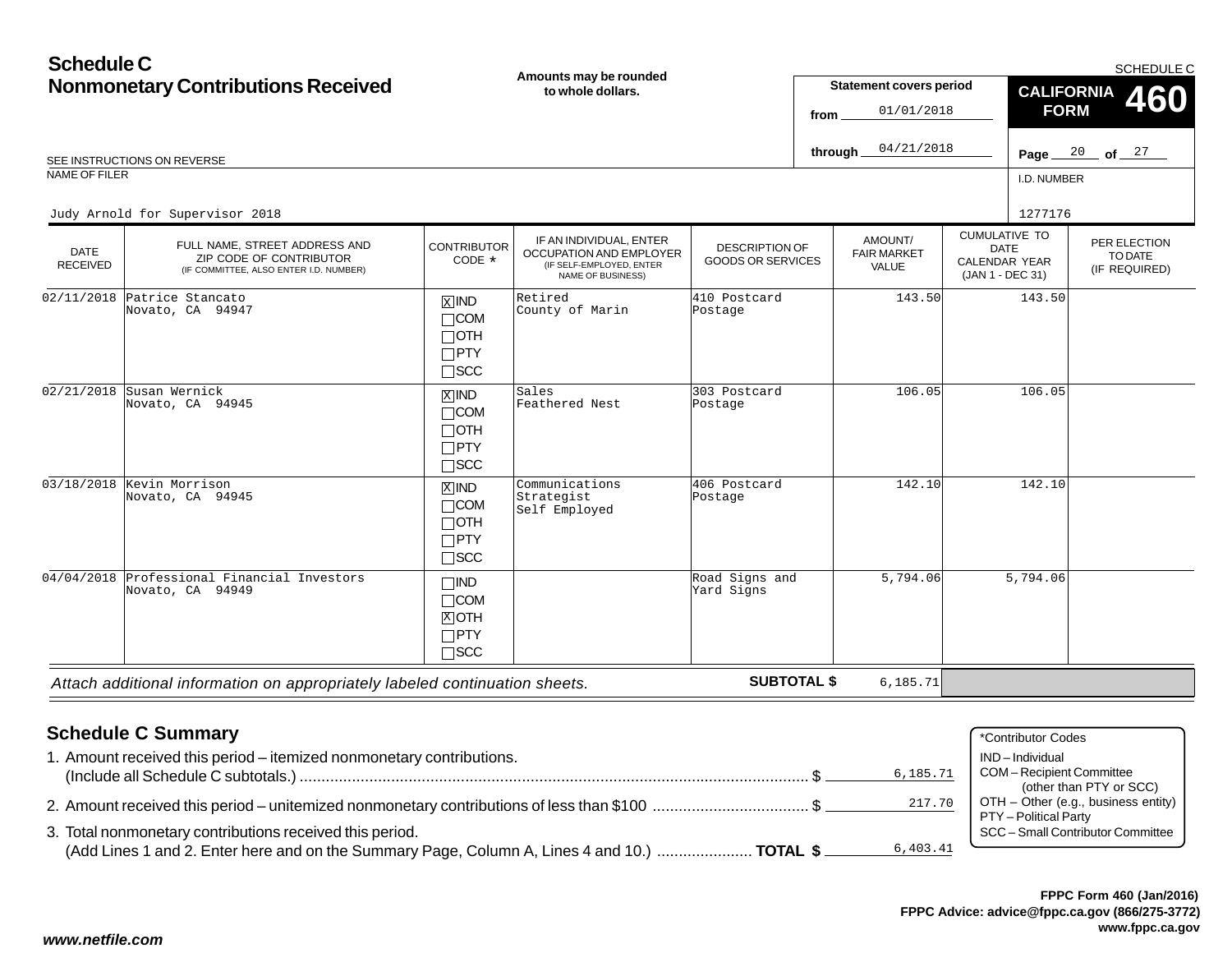| <b>Schedule E</b><br><b>Payments Made</b> | Amounts may be rounded |         | Statement covers period | SUMEDULE E<br>CALIFORNIA 460 |          |  |
|-------------------------------------------|------------------------|---------|-------------------------|------------------------------|----------|--|
|                                           | to whole dollars.      | from    | 01/01/2018              | <b>FORM</b>                  |          |  |
| SEE INSTRUCTIONS ON REVERSE               |                        | through | 04/21/2018              | -21<br>Page _                | 27<br>of |  |
| NAME OF FILER                             |                        |         |                         | I.D. NUMBER                  |          |  |
| Judy Arnold for Supervisor 2018           |                        |         |                         | 1277176                      |          |  |

**CODES:** If one of the following codes accurately describes the payment, you may enter the code. Otherwise, describe the payment.

| <b>CMP</b> | campaign paraphernalia/misc.                                  | <b>MBR</b> | member communications                         |       | RAD radio airtime and production costs                    |
|------------|---------------------------------------------------------------|------------|-----------------------------------------------|-------|-----------------------------------------------------------|
| <b>CNS</b> | campaign consultants                                          |            | MTG meetings and appearances                  | RFD   | returned contributions                                    |
| CTB        | contribution (explain nonmonetary)*                           |            | OFC office expenses                           |       | SAL campaign workers' salaries                            |
|            | CVC civic donations                                           | РEI        | petition circulating                          | TEL I | t.v. or cable airtime and production costs                |
| FIL        | candidate filing/ballot fees                                  | PHO.       | phone banks                                   |       | TRC candidate travel, lodging, and meals                  |
| <b>FND</b> | fundraising events                                            | POL.       | polling and survey research                   |       | TRS staff/spouse travel, lodging, and meals               |
| IND.       | independent expenditure supporting/opposing others (explain)* |            | POS postage, delivery and messenger services  | TSF   | transfer between committees of the same candidate/sponsor |
| LEG        | legal defense                                                 |            | PRO professional services (legal, accounting) |       | VOT voter registration                                    |
| LIT.       | campaign literature and mailings                              |            | print ads                                     |       | WEB information technology costs (internet, e-mail)       |

| NAME AND ADDRESS OF PAYEE<br>(IF COMMITTEE, ALSO ENTER I.D. NUMBER)                                  | CODE | <b>OR</b> | DESCRIPTION OF PAYMENT |                    | AMOUNT PAID |
|------------------------------------------------------------------------------------------------------|------|-----------|------------------------|--------------------|-------------|
| Tanya Albert<br>Novato, CA 94949                                                                     | SAL  |           |                        |                    | 1,000.00    |
| Boca Tavern<br>Novato, CA 94949                                                                      | MTG  |           |                        |                    | 268.51      |
| Staples<br>Novato, CA 94945                                                                          | OFC  |           |                        |                    | 289.48      |
| * Payments that are contributions or independent expenditures must also be summarized on Schedule D. |      |           |                        | <b>SUBTOTAL \$</b> | 1,557.99    |

# **Schedule E Summary**

| 27, 393.66 |
|------------|
|            |
|            |
|            |

SCHEDULE E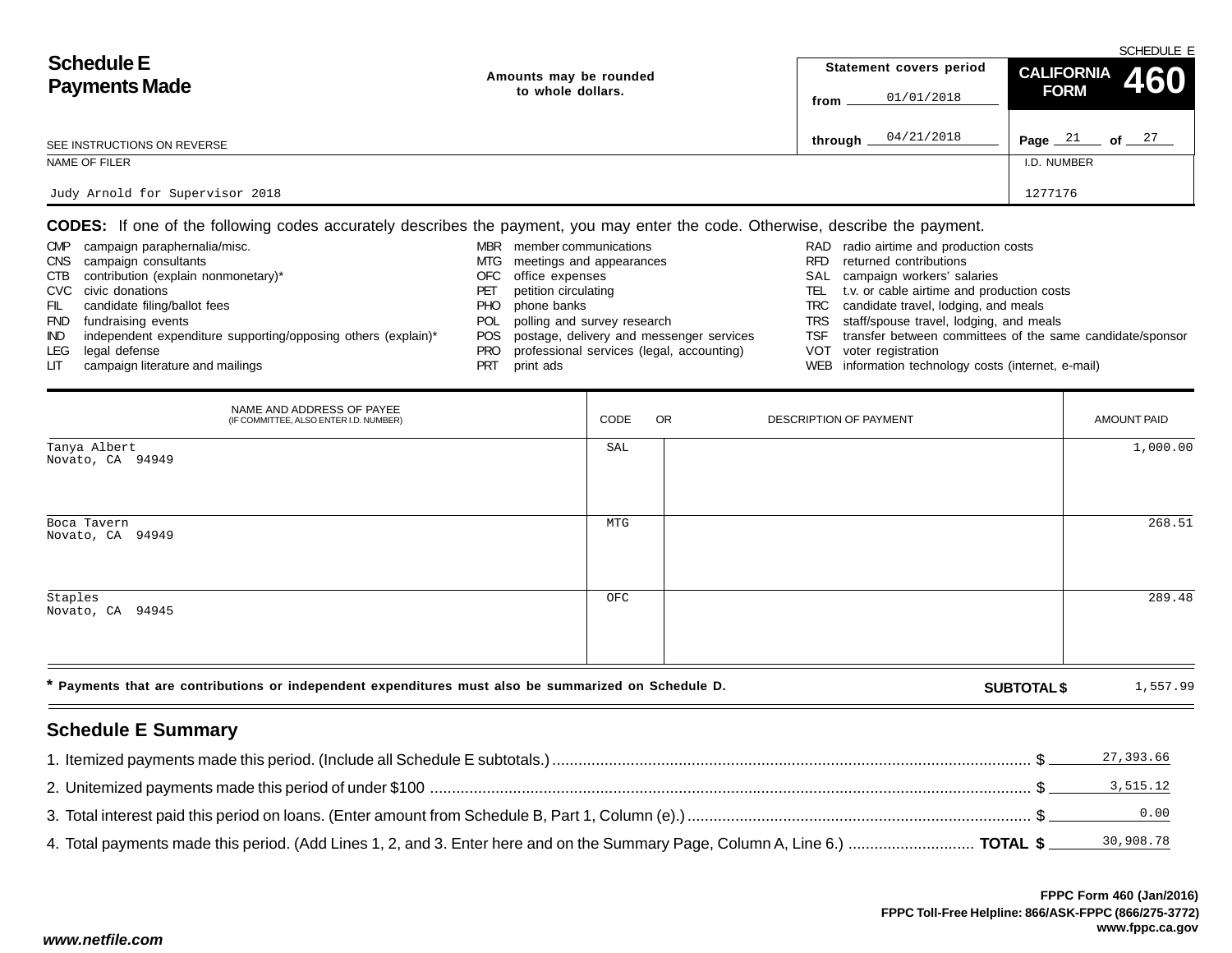| <b>Schedule E</b><br>(Continuation Sheet)<br><b>Payments Made</b>                                                                                                                                                                                                                                                                                                                                                                                                                      | Amounts may be rounded<br>to whole dollars.                                                                                                                                                                                               | <b>Statement covers period</b><br>01/01/2018<br>from | SCHEDULE E (CONT.)<br><b>CALIFORNIA</b><br>460<br><b>FORM</b>                         |                                                                                                                                                                                                                                                                                                                                                                                |                                                           |
|----------------------------------------------------------------------------------------------------------------------------------------------------------------------------------------------------------------------------------------------------------------------------------------------------------------------------------------------------------------------------------------------------------------------------------------------------------------------------------------|-------------------------------------------------------------------------------------------------------------------------------------------------------------------------------------------------------------------------------------------|------------------------------------------------------|---------------------------------------------------------------------------------------|--------------------------------------------------------------------------------------------------------------------------------------------------------------------------------------------------------------------------------------------------------------------------------------------------------------------------------------------------------------------------------|-----------------------------------------------------------|
| SEE INSTRUCTIONS ON REVERSE                                                                                                                                                                                                                                                                                                                                                                                                                                                            |                                                                                                                                                                                                                                           |                                                      |                                                                                       | 04/21/2018<br>through $\_$                                                                                                                                                                                                                                                                                                                                                     | Page $22$ of $27$                                         |
| NAME OF FILER                                                                                                                                                                                                                                                                                                                                                                                                                                                                          |                                                                                                                                                                                                                                           |                                                      |                                                                                       |                                                                                                                                                                                                                                                                                                                                                                                | I.D. NUMBER                                               |
| Judy Arnold for Supervisor 2018                                                                                                                                                                                                                                                                                                                                                                                                                                                        |                                                                                                                                                                                                                                           |                                                      |                                                                                       |                                                                                                                                                                                                                                                                                                                                                                                | 1277176                                                   |
| <b>CODES:</b> If one of the following codes accurately describes the payment, you may enter the code. Otherwise, describe the payment.<br>CMP campaign paraphernalia/misc.<br>CNS campaign consultants<br>CTB contribution (explain nonmonetary)*<br>CVC civic donations<br>candidate filing/ballot fees<br>FIL<br>FND fundraising events<br>independent expenditure supporting/opposing others (explain)*<br>IND.<br>legal defense<br>LEG.<br>campaign literature and mailings<br>LIТ | MBR member communications<br>meetings and appearances<br>MTG<br>office expenses<br>OFC<br>petition circulating<br>PET<br>phone banks<br><b>PHO</b><br>polling and survey research<br><b>POL</b><br>POS.<br><b>PRO</b><br>PRT<br>print ads |                                                      | postage, delivery and messenger services<br>professional services (legal, accounting) | radio airtime and production costs<br>RAD<br><b>RFD</b><br>returned contributions<br>SAL<br>campaign workers' salaries<br>TEL<br>t.v. or cable airtime and production costs<br>candidate travel, lodging, and meals<br>TRC<br>staff/spouse travel, lodging, and meals<br>TRS<br><b>TSF</b><br>voter registration<br>VOT<br>WEB information technology costs (internet, e-mail) | transfer between committees of the same candidate/sponsor |
| NAME AND ADDRESS OF PAYEE<br>(IF COMMITTEE, ALSO ENTER I.D. NUMBER)                                                                                                                                                                                                                                                                                                                                                                                                                    |                                                                                                                                                                                                                                           | CODE                                                 | <b>OR</b>                                                                             | DESCRIPTION OF PAYMENT                                                                                                                                                                                                                                                                                                                                                         | AMOUNT PAID                                               |
| PMCohen Public Affairs<br>San Rafael, CA 94915                                                                                                                                                                                                                                                                                                                                                                                                                                         |                                                                                                                                                                                                                                           | CNS                                                  |                                                                                       |                                                                                                                                                                                                                                                                                                                                                                                | 172.37                                                    |
| PMCohen Public Affairs<br>San Rafael, CA 94915                                                                                                                                                                                                                                                                                                                                                                                                                                         |                                                                                                                                                                                                                                           | <b>CNS</b>                                           |                                                                                       |                                                                                                                                                                                                                                                                                                                                                                                | 1,000.00                                                  |
| Leslie Weber<br>Novato, CA 94945                                                                                                                                                                                                                                                                                                                                                                                                                                                       |                                                                                                                                                                                                                                           | SAL                                                  |                                                                                       |                                                                                                                                                                                                                                                                                                                                                                                | 1,000.00                                                  |
| Four Waters Media LLC<br>West Sacramento, CA 95691                                                                                                                                                                                                                                                                                                                                                                                                                                     |                                                                                                                                                                                                                                           | <b>CNS</b>                                           |                                                                                       |                                                                                                                                                                                                                                                                                                                                                                                | 2,180.00                                                  |
| PMCohen Public Affairs<br>San Rafael, CA 94915                                                                                                                                                                                                                                                                                                                                                                                                                                         |                                                                                                                                                                                                                                           | CNS                                                  |                                                                                       |                                                                                                                                                                                                                                                                                                                                                                                | 1,679.85                                                  |
| * Payments that are contributions or independent expenditures must also be summarized on Schedule D.                                                                                                                                                                                                                                                                                                                                                                                   |                                                                                                                                                                                                                                           |                                                      |                                                                                       |                                                                                                                                                                                                                                                                                                                                                                                | <b>SUBTOTAL \$</b><br>6,032.22                            |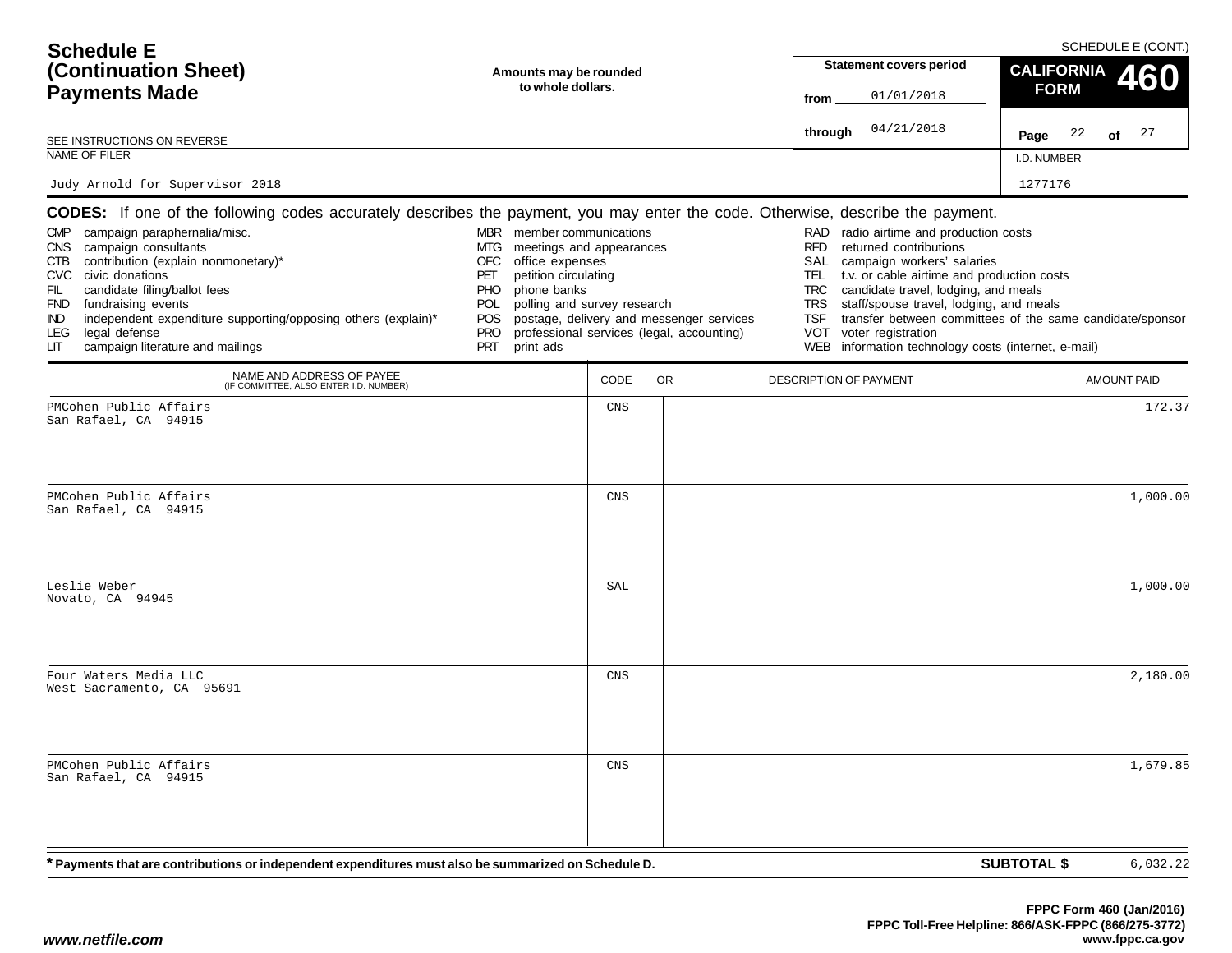| <b>Schedule E</b><br>(Continuation Sheet)<br><b>Payments Made</b><br>SEE INSTRUCTIONS ON REVERSE<br>NAME OF FILER<br>Judy Arnold for Supervisor 2018                                                                                                                                                                                                                                                                                                                                         | Amounts may be rounded<br>to whole dollars.                                                                                                                                                                                               |                   | <b>Statement covers period</b><br>01/01/2018<br>from<br>04/21/2018<br>through_        | <b>CALIFORNIA</b><br><b>FORM</b><br>I.D. NUMBER<br>1277176                                                                                                                                                                                                                                                                                                                                                                                   | SCHEDULE E (CONT.)<br>460<br>Page $23$ of $27$ |                    |
|----------------------------------------------------------------------------------------------------------------------------------------------------------------------------------------------------------------------------------------------------------------------------------------------------------------------------------------------------------------------------------------------------------------------------------------------------------------------------------------------|-------------------------------------------------------------------------------------------------------------------------------------------------------------------------------------------------------------------------------------------|-------------------|---------------------------------------------------------------------------------------|----------------------------------------------------------------------------------------------------------------------------------------------------------------------------------------------------------------------------------------------------------------------------------------------------------------------------------------------------------------------------------------------------------------------------------------------|------------------------------------------------|--------------------|
| CODES: If one of the following codes accurately describes the payment, you may enter the code. Otherwise, describe the payment.<br>campaign paraphernalia/misc.<br><b>CMP</b><br>CNS campaign consultants<br>contribution (explain nonmonetary)*<br>CTB<br>CVC civic donations<br>FIL<br>candidate filing/ballot fees<br>FND fundraising events<br>independent expenditure supporting/opposing others (explain)*<br>IND.<br>legal defense<br>LEG.<br>campaign literature and mailings<br>LIТ | MBR member communications<br>meetings and appearances<br>MTG<br><b>OFC</b><br>office expenses<br>petition circulating<br>PET<br>PHO.<br>phone banks<br>polling and survey research<br>POL<br>POS<br><b>PRO</b><br><b>PRT</b><br>print ads |                   | postage, delivery and messenger services<br>professional services (legal, accounting) | radio airtime and production costs<br>RAD<br><b>RFD</b><br>returned contributions<br>SAL<br>campaign workers' salaries<br>t.v. or cable airtime and production costs<br>TEL.<br>candidate travel, lodging, and meals<br>TRC<br>staff/spouse travel, lodging, and meals<br>TRS<br><b>TSF</b><br>transfer between committees of the same candidate/sponsor<br>voter registration<br>VOT<br>WEB information technology costs (internet, e-mail) |                                                |                    |
| NAME AND ADDRESS OF PAYEE<br>(IF COMMITTEE, ALSO ENTER I.D. NUMBER)                                                                                                                                                                                                                                                                                                                                                                                                                          |                                                                                                                                                                                                                                           | CODE              | OR.                                                                                   | <b>DESCRIPTION OF PAYMENT</b>                                                                                                                                                                                                                                                                                                                                                                                                                |                                                | <b>AMOUNT PAID</b> |
| John Arnold<br>Los Angeles, CA 90034<br>Hilltop Restaurant<br>Novato, CA 94945                                                                                                                                                                                                                                                                                                                                                                                                               |                                                                                                                                                                                                                                           | WEB<br><b>MTG</b> |                                                                                       |                                                                                                                                                                                                                                                                                                                                                                                                                                              |                                                | 250.00<br>101.38   |
| Morning Glory Florist<br>Novato, CA 94945                                                                                                                                                                                                                                                                                                                                                                                                                                                    |                                                                                                                                                                                                                                           | MTG               |                                                                                       |                                                                                                                                                                                                                                                                                                                                                                                                                                              |                                                | 106.58             |
| Aids Life Cycle<br>San Francisco, CA 94103                                                                                                                                                                                                                                                                                                                                                                                                                                                   |                                                                                                                                                                                                                                           | <b>CTB</b>        |                                                                                       |                                                                                                                                                                                                                                                                                                                                                                                                                                              |                                                | 100.00             |
| USPS<br>Novato, CA 94947                                                                                                                                                                                                                                                                                                                                                                                                                                                                     |                                                                                                                                                                                                                                           | POS               |                                                                                       |                                                                                                                                                                                                                                                                                                                                                                                                                                              |                                                | 550.00             |
| * Payments that are contributions or independent expenditures must also be summarized on Schedule D.                                                                                                                                                                                                                                                                                                                                                                                         |                                                                                                                                                                                                                                           |                   |                                                                                       |                                                                                                                                                                                                                                                                                                                                                                                                                                              | <b>SUBTOTAL \$</b>                             | 1,107.96           |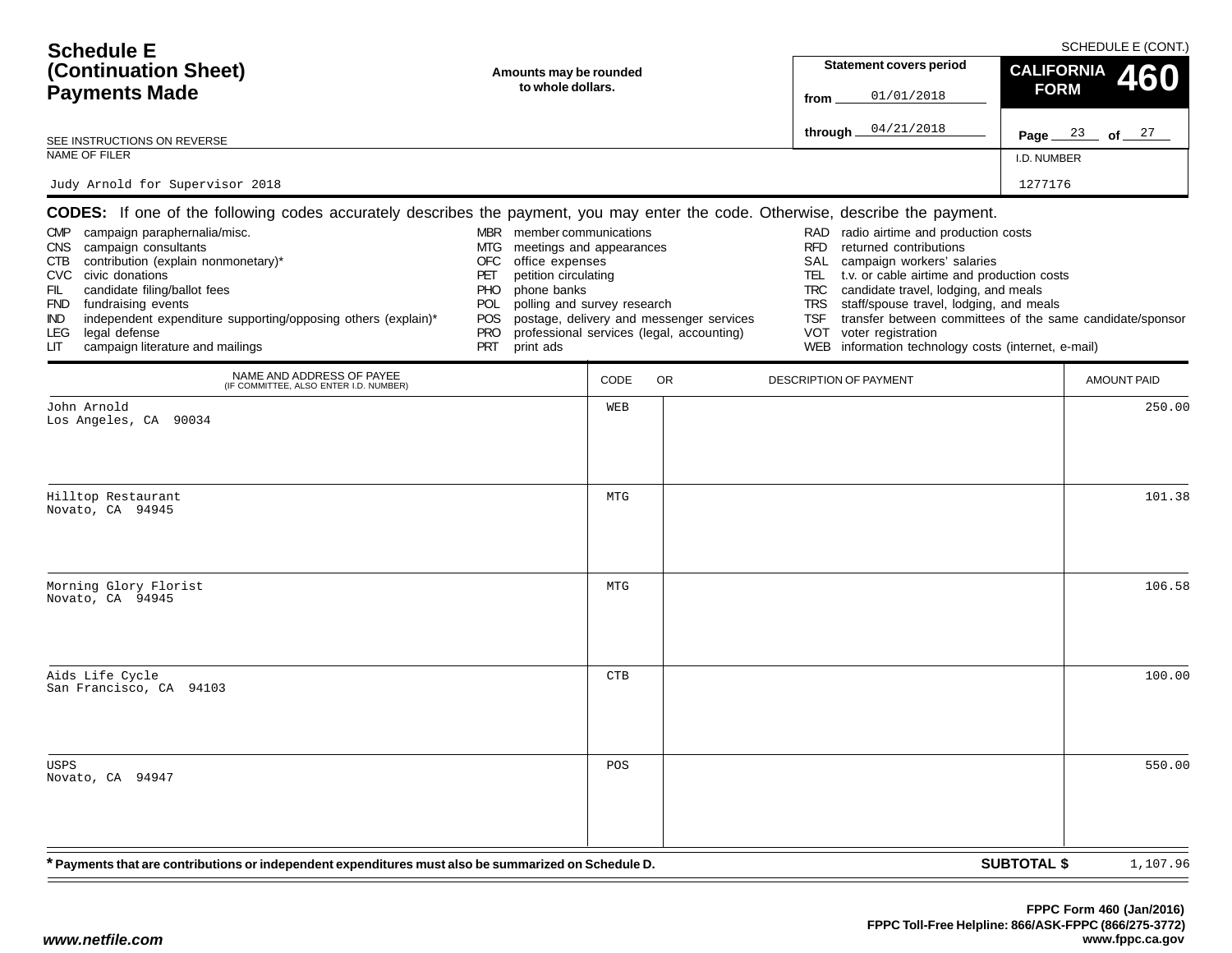| <b>Schedule E</b><br>(Continuation Sheet)<br><b>Payments Made</b><br>SEE INSTRUCTIONS ON REVERSE<br>NAME OF FILER<br>Judy Arnold for Supervisor 2018                                                                                                                                                                                                                                                                                                                                         | Amounts may be rounded<br>to whole dollars.                                                                                                                                                                                                     |                    | <b>Statement covers period</b><br>01/01/2018<br>from<br>04/21/2018<br>through_        | <b>CALIFORNIA</b><br><b>FORM</b><br>I.D. NUMBER<br>1277176                                                                                                                                                                                                                                                                                                                                                                                          | SCHEDULE E (CONT.)<br>460<br>Page $24$ of $27$ |                    |
|----------------------------------------------------------------------------------------------------------------------------------------------------------------------------------------------------------------------------------------------------------------------------------------------------------------------------------------------------------------------------------------------------------------------------------------------------------------------------------------------|-------------------------------------------------------------------------------------------------------------------------------------------------------------------------------------------------------------------------------------------------|--------------------|---------------------------------------------------------------------------------------|-----------------------------------------------------------------------------------------------------------------------------------------------------------------------------------------------------------------------------------------------------------------------------------------------------------------------------------------------------------------------------------------------------------------------------------------------------|------------------------------------------------|--------------------|
| CODES: If one of the following codes accurately describes the payment, you may enter the code. Otherwise, describe the payment.<br>campaign paraphernalia/misc.<br><b>CMP</b><br>CNS campaign consultants<br>contribution (explain nonmonetary)*<br>CTB<br>CVC civic donations<br>FIL<br>candidate filing/ballot fees<br>FND fundraising events<br>independent expenditure supporting/opposing others (explain)*<br>IND.<br>legal defense<br>LEG.<br>campaign literature and mailings<br>LIТ | MBR member communications<br>meetings and appearances<br>MTG<br><b>OFC</b><br>office expenses<br>petition circulating<br>PET<br><b>PHO</b><br>phone banks<br>polling and survey research<br>POL<br>POS<br><b>PRO</b><br><b>PRT</b><br>print ads |                    | postage, delivery and messenger services<br>professional services (legal, accounting) | radio airtime and production costs<br>RAD<br><b>RFD</b><br>returned contributions<br>SAL<br>campaign workers' salaries<br>t.v. or cable airtime and production costs<br>TEL.<br>candidate travel, lodging, and meals<br>TRC<br>staff/spouse travel, lodging, and meals<br><b>TRS</b><br><b>TSF</b><br>transfer between committees of the same candidate/sponsor<br>voter registration<br>VOT<br>WEB information technology costs (internet, e-mail) |                                                |                    |
| NAME AND ADDRESS OF PAYEE<br>(IF COMMITTEE, ALSO ENTER I.D. NUMBER)                                                                                                                                                                                                                                                                                                                                                                                                                          |                                                                                                                                                                                                                                                 | CODE               | OR.                                                                                   | <b>DESCRIPTION OF PAYMENT</b>                                                                                                                                                                                                                                                                                                                                                                                                                       |                                                | <b>AMOUNT PAID</b> |
| Alpha Graphics<br>San Rafael, CA 94903<br>Registrar of Voters<br>San Rafael, CA 94903                                                                                                                                                                                                                                                                                                                                                                                                        |                                                                                                                                                                                                                                                 | <b>FND</b><br>FIL  |                                                                                       |                                                                                                                                                                                                                                                                                                                                                                                                                                                     |                                                | 438.29<br>1,200.16 |
| Novato Community TV<br>Novato, CA 94945                                                                                                                                                                                                                                                                                                                                                                                                                                                      |                                                                                                                                                                                                                                                 | TEL                |                                                                                       |                                                                                                                                                                                                                                                                                                                                                                                                                                                     |                                                | 110.00             |
| John Arnold<br>Los Angeles, CA 90034                                                                                                                                                                                                                                                                                                                                                                                                                                                         |                                                                                                                                                                                                                                                 | WEB                |                                                                                       |                                                                                                                                                                                                                                                                                                                                                                                                                                                     |                                                | 250.00             |
| PMCohen Public Affairs<br>San Rafael, CA 94915                                                                                                                                                                                                                                                                                                                                                                                                                                               |                                                                                                                                                                                                                                                 | $\mathop{\rm CNS}$ |                                                                                       |                                                                                                                                                                                                                                                                                                                                                                                                                                                     |                                                | 2,000.00           |
| Payments that are contributions or independent expenditures must also be summarized on Schedule D. *                                                                                                                                                                                                                                                                                                                                                                                         |                                                                                                                                                                                                                                                 |                    |                                                                                       |                                                                                                                                                                                                                                                                                                                                                                                                                                                     | <b>SUBTOTAL \$</b>                             | 3,998.45           |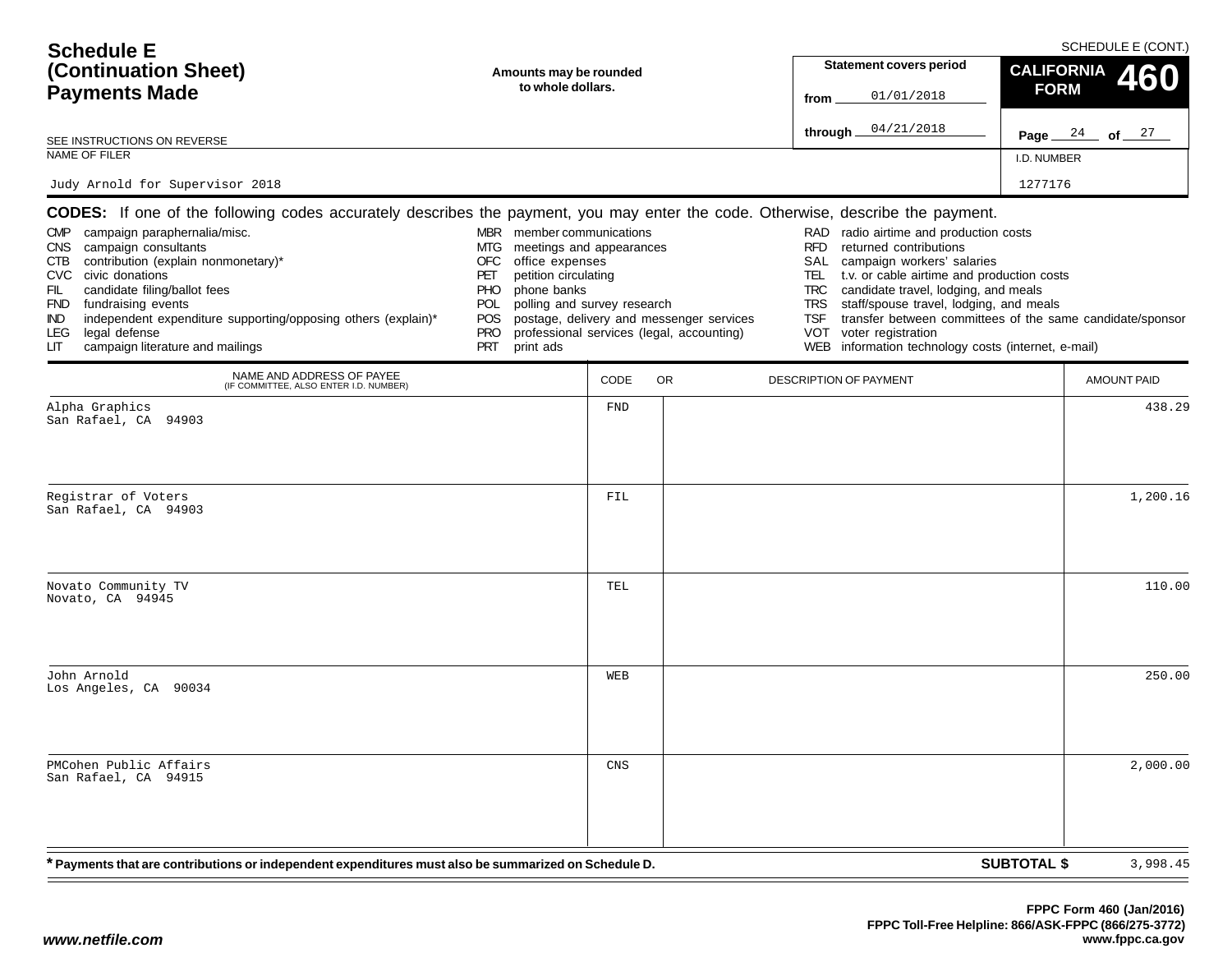| <b>Schedule E</b>                                                                                                                                                                                                                                                                                                                                                                                                                                                                                       |                                                                                                                                                                                                                                                  |            |                                                                                       |                                                                                         | SCHEDULE E (CONT.)                                                                                                                                                                                                                                                                                                                                                    |                    |                    |  |
|---------------------------------------------------------------------------------------------------------------------------------------------------------------------------------------------------------------------------------------------------------------------------------------------------------------------------------------------------------------------------------------------------------------------------------------------------------------------------------------------------------|--------------------------------------------------------------------------------------------------------------------------------------------------------------------------------------------------------------------------------------------------|------------|---------------------------------------------------------------------------------------|-----------------------------------------------------------------------------------------|-----------------------------------------------------------------------------------------------------------------------------------------------------------------------------------------------------------------------------------------------------------------------------------------------------------------------------------------------------------------------|--------------------|--------------------|--|
| (Continuation Sheet)                                                                                                                                                                                                                                                                                                                                                                                                                                                                                    | Amounts may be rounded                                                                                                                                                                                                                           |            |                                                                                       |                                                                                         | <b>Statement covers period</b>                                                                                                                                                                                                                                                                                                                                        | <b>CALIFORNIA</b>  | 460                |  |
| <b>Payments Made</b>                                                                                                                                                                                                                                                                                                                                                                                                                                                                                    | to whole dollars.                                                                                                                                                                                                                                |            | from                                                                                  | 01/01/2018                                                                              | <b>FORM</b>                                                                                                                                                                                                                                                                                                                                                           |                    |                    |  |
| SEE INSTRUCTIONS ON REVERSE                                                                                                                                                                                                                                                                                                                                                                                                                                                                             |                                                                                                                                                                                                                                                  |            |                                                                                       | through                                                                                 | 04/21/2018                                                                                                                                                                                                                                                                                                                                                            |                    | Page $25$ of $27$  |  |
| NAME OF FILER                                                                                                                                                                                                                                                                                                                                                                                                                                                                                           |                                                                                                                                                                                                                                                  |            |                                                                                       |                                                                                         |                                                                                                                                                                                                                                                                                                                                                                       | I.D. NUMBER        |                    |  |
| Judy Arnold for Supervisor 2018                                                                                                                                                                                                                                                                                                                                                                                                                                                                         |                                                                                                                                                                                                                                                  |            |                                                                                       |                                                                                         |                                                                                                                                                                                                                                                                                                                                                                       | 1277176            |                    |  |
| <b>CODES:</b> If one of the following codes accurately describes the payment, you may enter the code. Otherwise, describe the payment.<br>campaign paraphernalia/misc.<br>CMP<br>campaign consultants<br>CNS<br>contribution (explain nonmonetary)*<br>CTB<br>CVC civic donations<br>candidate filing/ballot fees<br>FIL<br>fundraising events<br><b>FND</b><br>independent expenditure supporting/opposing others (explain)*<br>IND<br>legal defense<br>LEG.<br>campaign literature and mailings<br>LГ | MBR member communications<br>meetings and appearances<br>MTG.<br>OFC<br>office expenses<br>petition circulating<br>PET<br>phone banks<br><b>PHO</b><br>polling and survey research<br>POL<br><b>POS</b><br><b>PRO</b><br><b>PRT</b><br>print ads |            | postage, delivery and messenger services<br>professional services (legal, accounting) | RAD<br><b>RFD</b><br>SAL<br>TEL<br><b>TRC</b><br><b>TRS</b><br><b>TSF</b><br><b>VOT</b> | radio airtime and production costs<br>returned contributions<br>campaign workers' salaries<br>t.v. or cable airtime and production costs<br>candidate travel, lodging, and meals<br>staff/spouse travel, lodging, and meals<br>transfer between committees of the same candidate/sponsor<br>voter registration<br>WEB information technology costs (internet, e-mail) |                    |                    |  |
| NAME AND ADDRESS OF PAYEE<br>(IF COMMITTEE, ALSO ENTER I.D. NUMBER)                                                                                                                                                                                                                                                                                                                                                                                                                                     |                                                                                                                                                                                                                                                  | CODE       | <b>OR</b>                                                                             | <b>DESCRIPTION OF PAYMENT</b>                                                           |                                                                                                                                                                                                                                                                                                                                                                       |                    | <b>AMOUNT PAID</b> |  |
| Staples<br>Novato, CA 94945                                                                                                                                                                                                                                                                                                                                                                                                                                                                             |                                                                                                                                                                                                                                                  | OFC        |                                                                                       |                                                                                         |                                                                                                                                                                                                                                                                                                                                                                       |                    | 110.19             |  |
| Four Waters Media LLC<br>West Sacramento, CA 95691                                                                                                                                                                                                                                                                                                                                                                                                                                                      |                                                                                                                                                                                                                                                  | CNS        |                                                                                       |                                                                                         |                                                                                                                                                                                                                                                                                                                                                                       |                    | 999.46             |  |
| Inn Marin<br>Novato, CA 94949                                                                                                                                                                                                                                                                                                                                                                                                                                                                           |                                                                                                                                                                                                                                                  | <b>FND</b> |                                                                                       |                                                                                         |                                                                                                                                                                                                                                                                                                                                                                       |                    | 900.00             |  |
| Morling & Company<br>San Francisco, CA 94104                                                                                                                                                                                                                                                                                                                                                                                                                                                            |                                                                                                                                                                                                                                                  | PRO        |                                                                                       |                                                                                         |                                                                                                                                                                                                                                                                                                                                                                       |                    | 600.00             |  |
| Constant Contact<br>Waltham, MA 02451                                                                                                                                                                                                                                                                                                                                                                                                                                                                   |                                                                                                                                                                                                                                                  | WEB        |                                                                                       |                                                                                         |                                                                                                                                                                                                                                                                                                                                                                       |                    | 271.00             |  |
| <sup>*</sup> Payments that are contributions or independent expenditures must also be summarized on Schedule D.                                                                                                                                                                                                                                                                                                                                                                                         |                                                                                                                                                                                                                                                  |            |                                                                                       |                                                                                         |                                                                                                                                                                                                                                                                                                                                                                       | <b>SUBTOTAL \$</b> | 2,880.65           |  |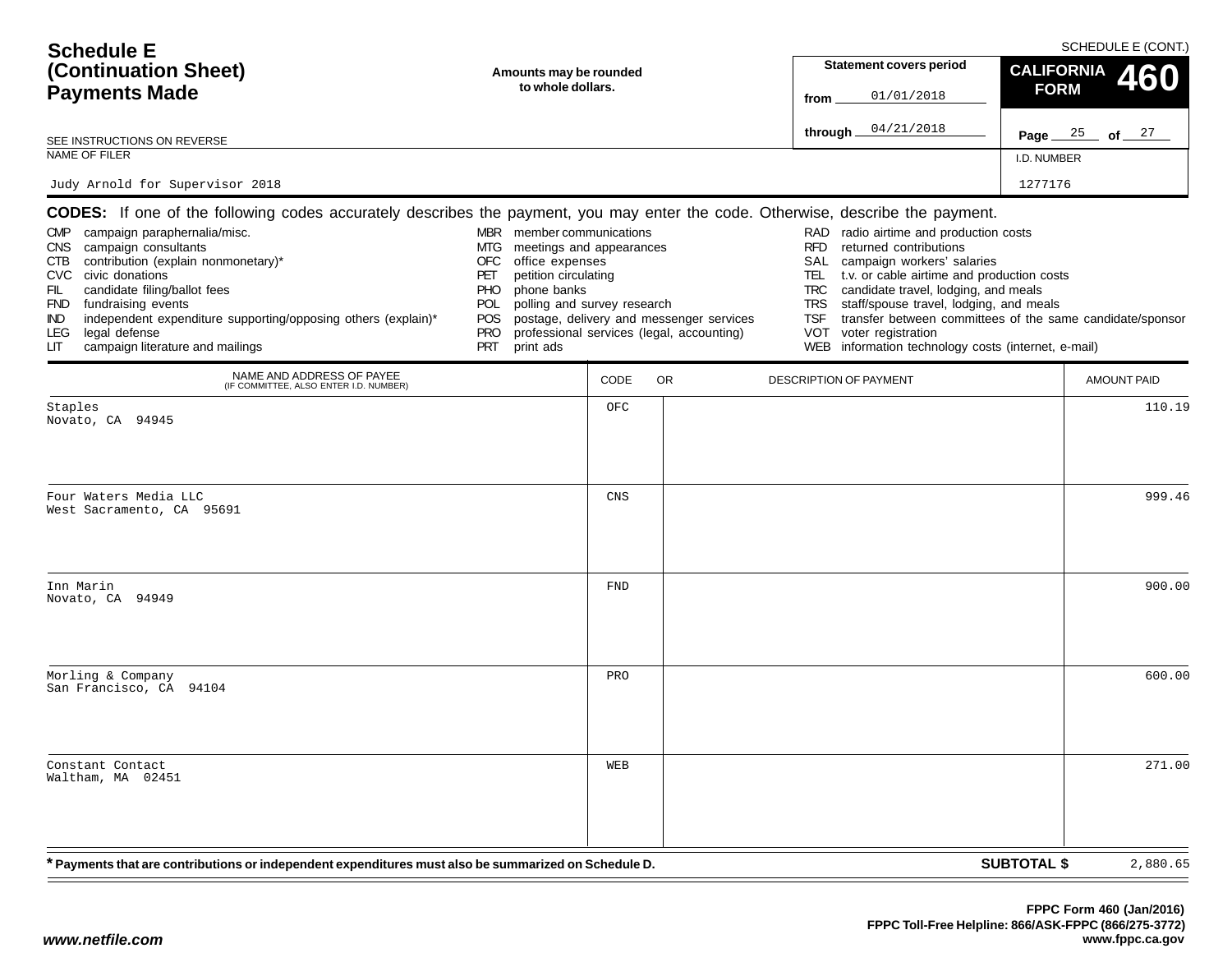| <b>Schedule E</b><br>(Continuation Sheet)<br><b>Payments Made</b>                                                                                                                                                                                                                                                                                                                                                                                                                      | Amounts may be rounded<br>to whole dollars.                                                                                                                                                                                                      | <b>Statement covers period</b><br>01/01/2018<br>from | SCHEDULE E (CONT.)<br><b>CALIFORNIA</b><br>460<br><b>FORM</b>                         |                                                                                                                                                                                                                                                                                                                                                                                |                                                           |        |
|----------------------------------------------------------------------------------------------------------------------------------------------------------------------------------------------------------------------------------------------------------------------------------------------------------------------------------------------------------------------------------------------------------------------------------------------------------------------------------------|--------------------------------------------------------------------------------------------------------------------------------------------------------------------------------------------------------------------------------------------------|------------------------------------------------------|---------------------------------------------------------------------------------------|--------------------------------------------------------------------------------------------------------------------------------------------------------------------------------------------------------------------------------------------------------------------------------------------------------------------------------------------------------------------------------|-----------------------------------------------------------|--------|
| SEE INSTRUCTIONS ON REVERSE                                                                                                                                                                                                                                                                                                                                                                                                                                                            |                                                                                                                                                                                                                                                  |                                                      |                                                                                       | 04/21/2018<br>through $\_$                                                                                                                                                                                                                                                                                                                                                     | Page $26$ of $27$                                         |        |
| NAME OF FILER                                                                                                                                                                                                                                                                                                                                                                                                                                                                          |                                                                                                                                                                                                                                                  |                                                      |                                                                                       |                                                                                                                                                                                                                                                                                                                                                                                | I.D. NUMBER                                               |        |
| Judy Arnold for Supervisor 2018                                                                                                                                                                                                                                                                                                                                                                                                                                                        |                                                                                                                                                                                                                                                  |                                                      |                                                                                       |                                                                                                                                                                                                                                                                                                                                                                                | 1277176                                                   |        |
| <b>CODES:</b> If one of the following codes accurately describes the payment, you may enter the code. Otherwise, describe the payment.<br>CMP campaign paraphernalia/misc.<br>CNS campaign consultants<br>CTB contribution (explain nonmonetary)*<br>CVC civic donations<br>candidate filing/ballot fees<br>FIL<br>FND fundraising events<br>independent expenditure supporting/opposing others (explain)*<br>IND.<br>legal defense<br>LEG.<br>campaign literature and mailings<br>LIТ | MBR member communications<br>meetings and appearances<br>MTG<br>office expenses<br>OFC<br>petition circulating<br>PET<br>phone banks<br><b>PHO</b><br>polling and survey research<br><b>POL</b><br>POS.<br><b>PRO</b><br><b>PRT</b><br>print ads |                                                      | postage, delivery and messenger services<br>professional services (legal, accounting) | radio airtime and production costs<br>RAD<br><b>RFD</b><br>returned contributions<br>SAL<br>campaign workers' salaries<br>TEL<br>t.v. or cable airtime and production costs<br>candidate travel, lodging, and meals<br>TRC<br>staff/spouse travel, lodging, and meals<br>TRS<br><b>TSF</b><br>voter registration<br>VOT<br>WEB information technology costs (internet, e-mail) | transfer between committees of the same candidate/sponsor |        |
| NAME AND ADDRESS OF PAYEE<br>(IF COMMITTEE, ALSO ENTER I.D. NUMBER)                                                                                                                                                                                                                                                                                                                                                                                                                    |                                                                                                                                                                                                                                                  | CODE                                                 | <b>OR</b>                                                                             | <b>DESCRIPTION OF PAYMENT</b>                                                                                                                                                                                                                                                                                                                                                  | <b>AMOUNT PAID</b>                                        |        |
| FedEx<br>San Rafael, CA 94903                                                                                                                                                                                                                                                                                                                                                                                                                                                          |                                                                                                                                                                                                                                                  | <b>FND</b>                                           |                                                                                       |                                                                                                                                                                                                                                                                                                                                                                                |                                                           | 219.40 |
| PMCohen Public Affairs<br>San Rafael, CA 94915                                                                                                                                                                                                                                                                                                                                                                                                                                         |                                                                                                                                                                                                                                                  | CNS                                                  |                                                                                       |                                                                                                                                                                                                                                                                                                                                                                                | 2,500.00                                                  |        |
| Anedot<br>Dallas, TX 75204                                                                                                                                                                                                                                                                                                                                                                                                                                                             |                                                                                                                                                                                                                                                  | WEB                                                  |                                                                                       |                                                                                                                                                                                                                                                                                                                                                                                |                                                           | 100.30 |
| County of Marin<br>San Rafael, CA 94903                                                                                                                                                                                                                                                                                                                                                                                                                                                |                                                                                                                                                                                                                                                  | OFC                                                  |                                                                                       |                                                                                                                                                                                                                                                                                                                                                                                |                                                           | 250.00 |
| PMCohen Public Affairs<br>San Rafael, CA 94915                                                                                                                                                                                                                                                                                                                                                                                                                                         |                                                                                                                                                                                                                                                  | CNS                                                  |                                                                                       |                                                                                                                                                                                                                                                                                                                                                                                |                                                           | 261.75 |
| * Payments that are contributions or independent expenditures must also be summarized on Schedule D.                                                                                                                                                                                                                                                                                                                                                                                   |                                                                                                                                                                                                                                                  |                                                      |                                                                                       |                                                                                                                                                                                                                                                                                                                                                                                | <b>SUBTOTAL \$</b><br>3,331.45                            |        |